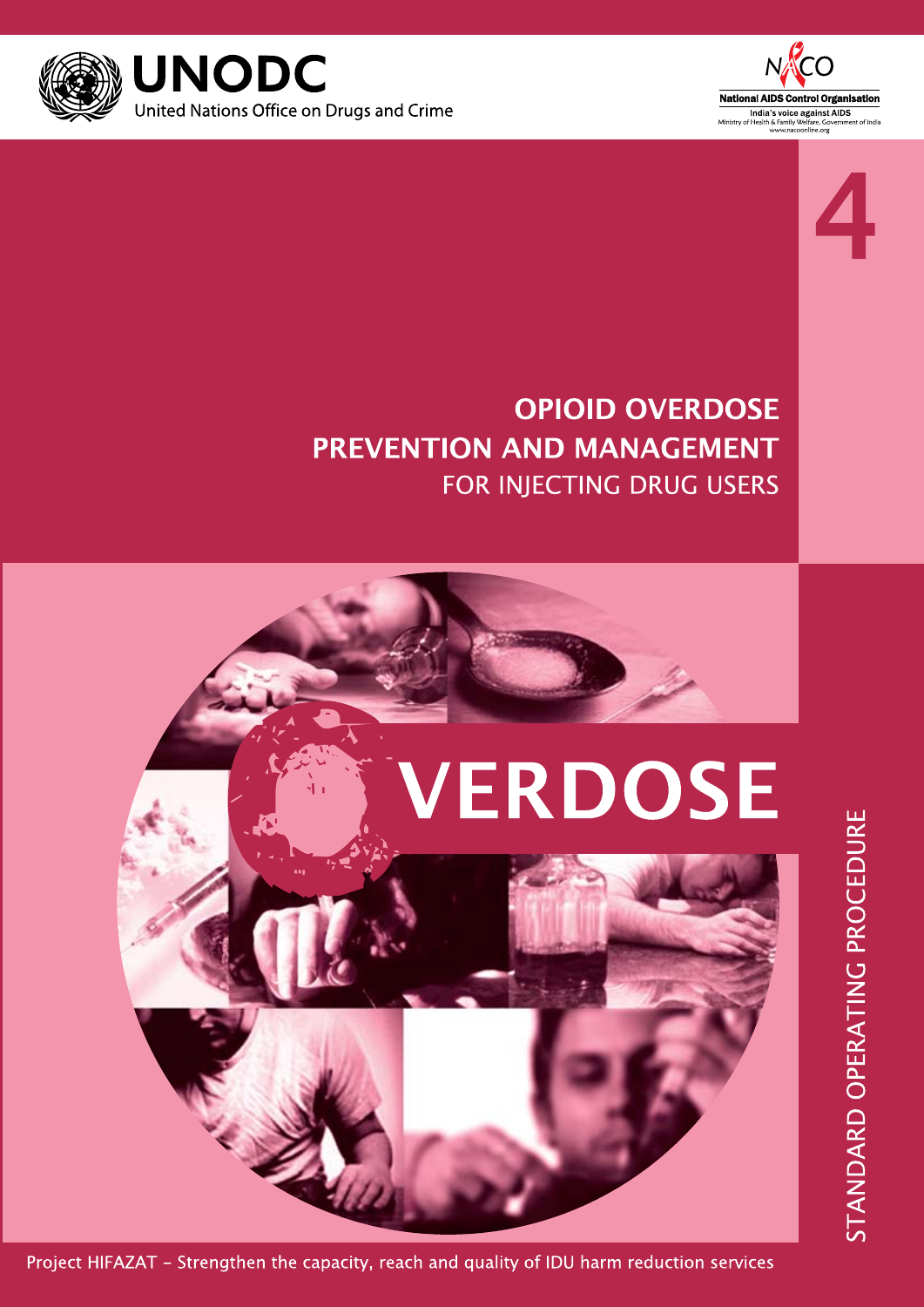#### **Year of Publication: 2012**

### **Published by:**

United Nations Office on Drugs and Crime, Regional Office for South Asia

**Authors:** Dr. Ravindra Rao, Dr Alpna Mittal

### All rights reserved.

The text of this publication may be freely quoted or reprinted with proper acknowledgment.

#### **Disclaimer**

The opinions expressed in this document do not necessarily represent the official policy of the United Nations Office on Drugs and Crime. The designations used do not imply the expression of any opinion whatsoever on the United Nations concerning the legal status of any country, territory or area of its authorities, frontiers and boundaries.

Designed & Printed by

**Inverted Commas**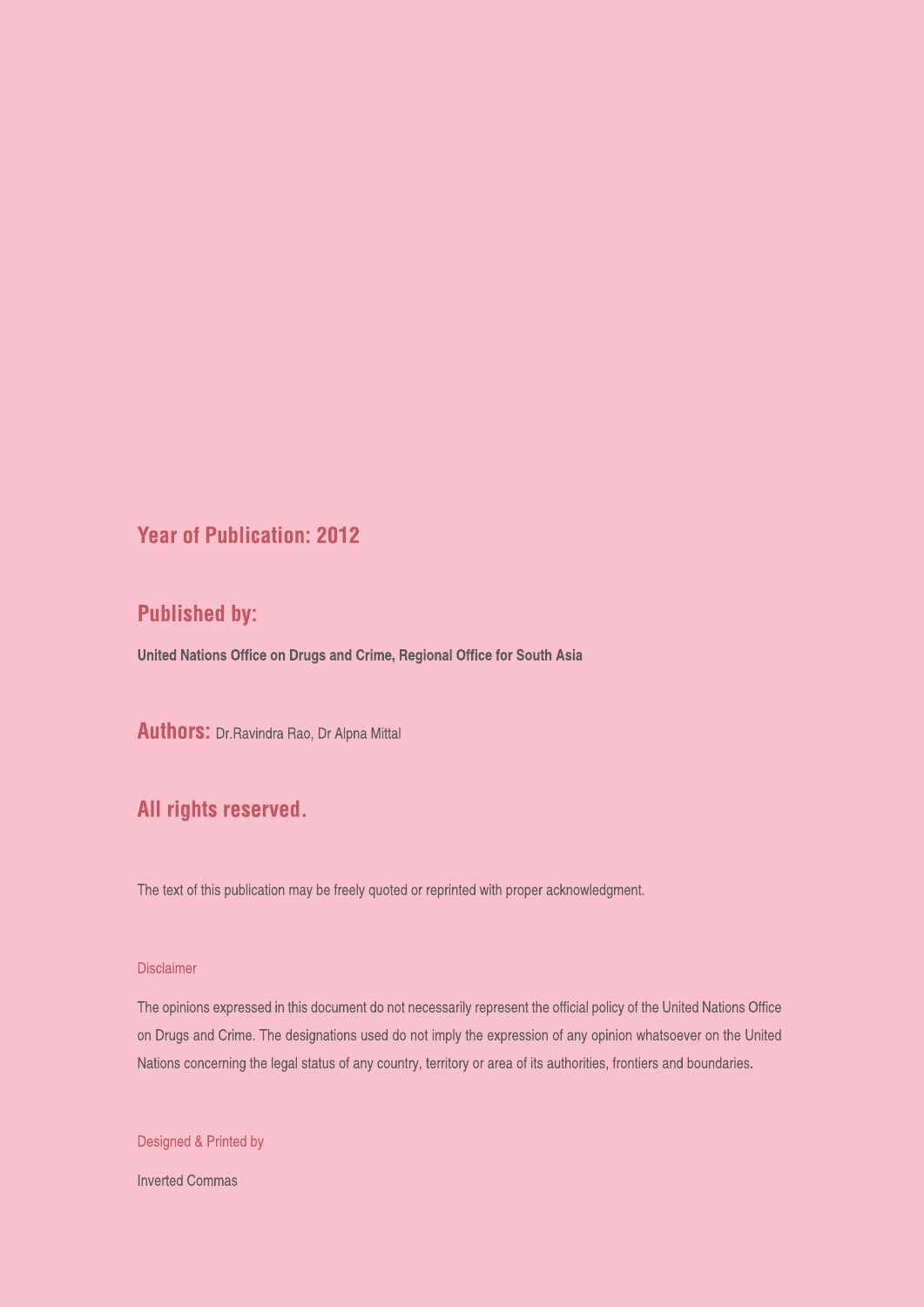# **Standard Operating Procedure**

# **Opioid Overdose Prevention And Management**

## **For Injecting Drug Users**

**"Currently 'Injecting Drug Users' (IDUs) are referred to as 'People Who Inject Drugs' (PWID). However, the term 'Injecting Drug Users' (IDUs), has been used in this document to maintain consistency with the term used presently in National AIDS Control Programme".**

Supported by The Global Fund to Fight AIDS, Tuberculosis and Malaria- Round-9 India HIV-IDU Grant No. IDA-910-G21-H with Emmanuel Hospital Association as Principal Recipient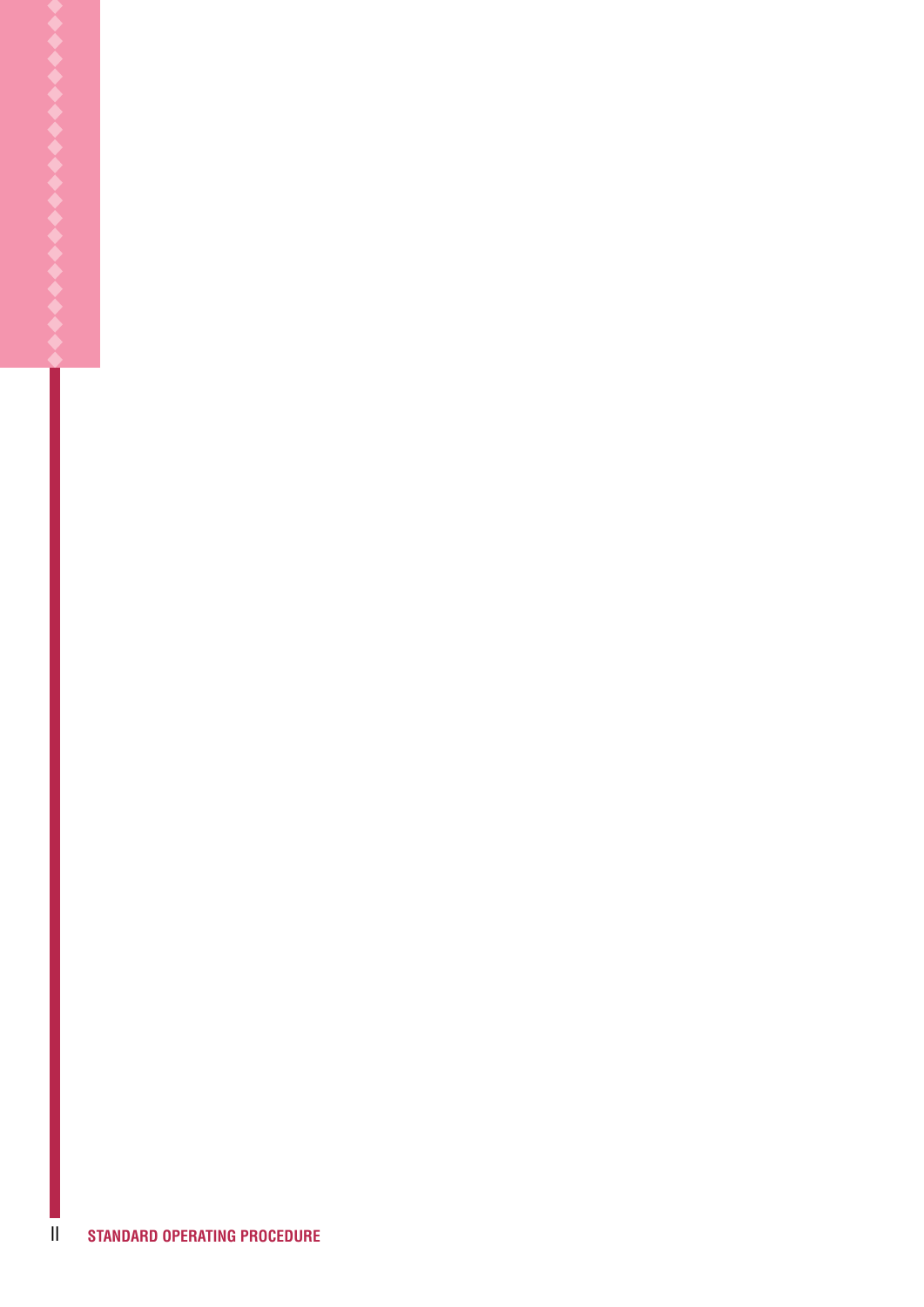# **Preface**

In India, Targeted Intervention (TI), under the National AIDS Control Program (NACP) framework, is one of the<br>
I core strategies for HIV prevention amongst injecting drug users (IDUs). Apart from providing primary health n India, Targeted Intervention (TI), under the National AIDS Control Program (NACP) framework, is one of the services that include health education, abscess management, treatment referrals, etc., the TIs are also designated centres for providing harm reduction services such as Needle Syringe Exchange Program (NSEP) and Opioid Substitution Therapy (OST). The services under the TIs are executed through a peer based outreach as well as a static premise based approach, i.e., through Drop-In Centres (DIC) which in turn serves as the nodal hub for all the above activities to be executed.

To further strengthen these established mechanisms under the NACPand to further expand the reach to vulnerable IDUs, United Nations Office on Drugs and Crime (UNODC) in India provides technical assistance to the National AIDS Control Organisation (NACO) through the Global Fund Round 9 Project (i.e., Project Hifazat), amongst others. In doing so, UNODC supports NACO through technical assistance for undertaking the following:

- 1) Conduct Operational Research
- 2) Develop Quality assurance SOPs
- 3) Develop Capacity Building/ Training materials
- 4) Training of Master Trainers

It is in this context that a series of seven Standard Operating Procedures (SOPs) including the present one on Opioid overdose prevention and managementhas been developed. This SOP also feeds into the broader NACP goals and helps strengthen and consolidate the gains of the TIs towards scaling up of critical services

This SOP on opioid overdose prevention and management is fourth in a series of seven SOPs developed. This SOP aims to build the capacities of TI staff on overdose prevention and management, so as to reduce the overall mortality among IDUs. It hopes to guide and address day-to-day implementation challenges and also serve as a ready reference on the issue.

This SOP therefore, has been developed with a vision to serve as an invaluable tool for the service providers engaged in IDU TI's in India and to enable them to deliver quality services. Contributions from the Technical Working Group of Project Hifazat which included representatives from NACO, Project Management Unit (PMU) of Project Hifazat, SHARAN, Indian Harm Reduction Network and Emmanuel Hospital Association was critical towards articulating and consolidating inputs that went into finalising this SOP.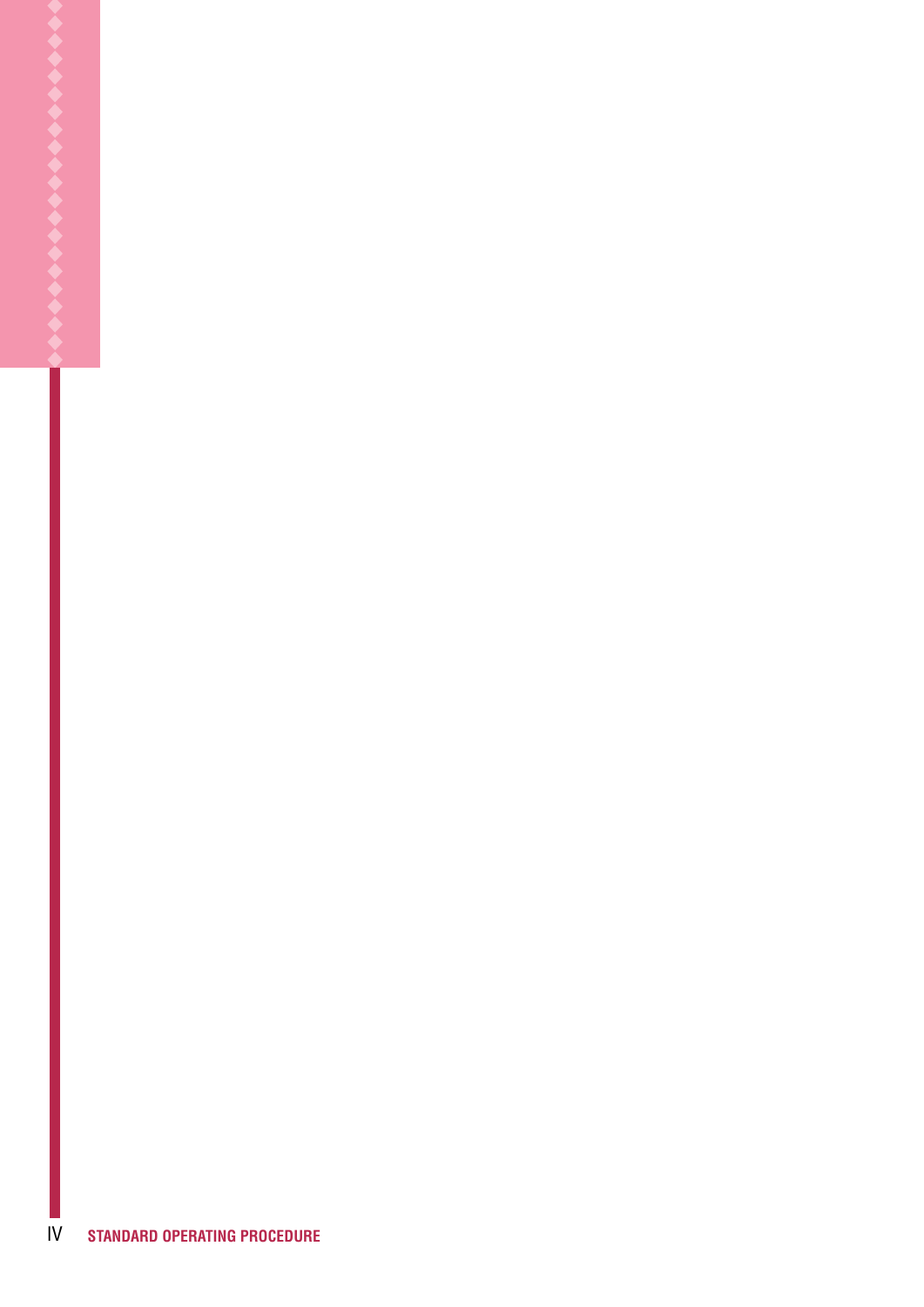# **Acknowledgement**

The UN office on Drugs and Crime, Regional Office for South Asia (UNODC ROSA) in partnership with national government counterparts from the drugs and HIV sectors along with leading non- governmental organizations in the countries of South Asia is implementing a project titled "Prevention of transmission of HIV among drug users in SAARC countries" (RAS/H13).

As part of this regional initiative UNODC is also engaged in the implementation of the Global Fund Round -9 IDU-HIV Project (i.e. HIFAZAT). Project Hifazat aims to strengthen the capacities, reach and quality of harm reduction among IDUs in India. It involves providing support for scaling up of services for IDUs through the National AIDS Control Programme.

We would like to acknowledge the invaluable feedback and support received from various stakeholders which includes NACO, Project Management Unit (PMU) of Project HIFAZAT, Emmanuel Hospital Association (the Principal Recipient of the grant "Global Fund to Fight AIDS, Tuberculosis and Malaria- India HIV-IDU Grant No. IDA-910- G21-H"), SHARAN, Indian Harm Reduction Network and individual experts who have contributed significantly in the development of this document.

Special thanks are due to the UNODC Project H13 team for their persistent and meticulous efforts in conceptualising and consolidating this document.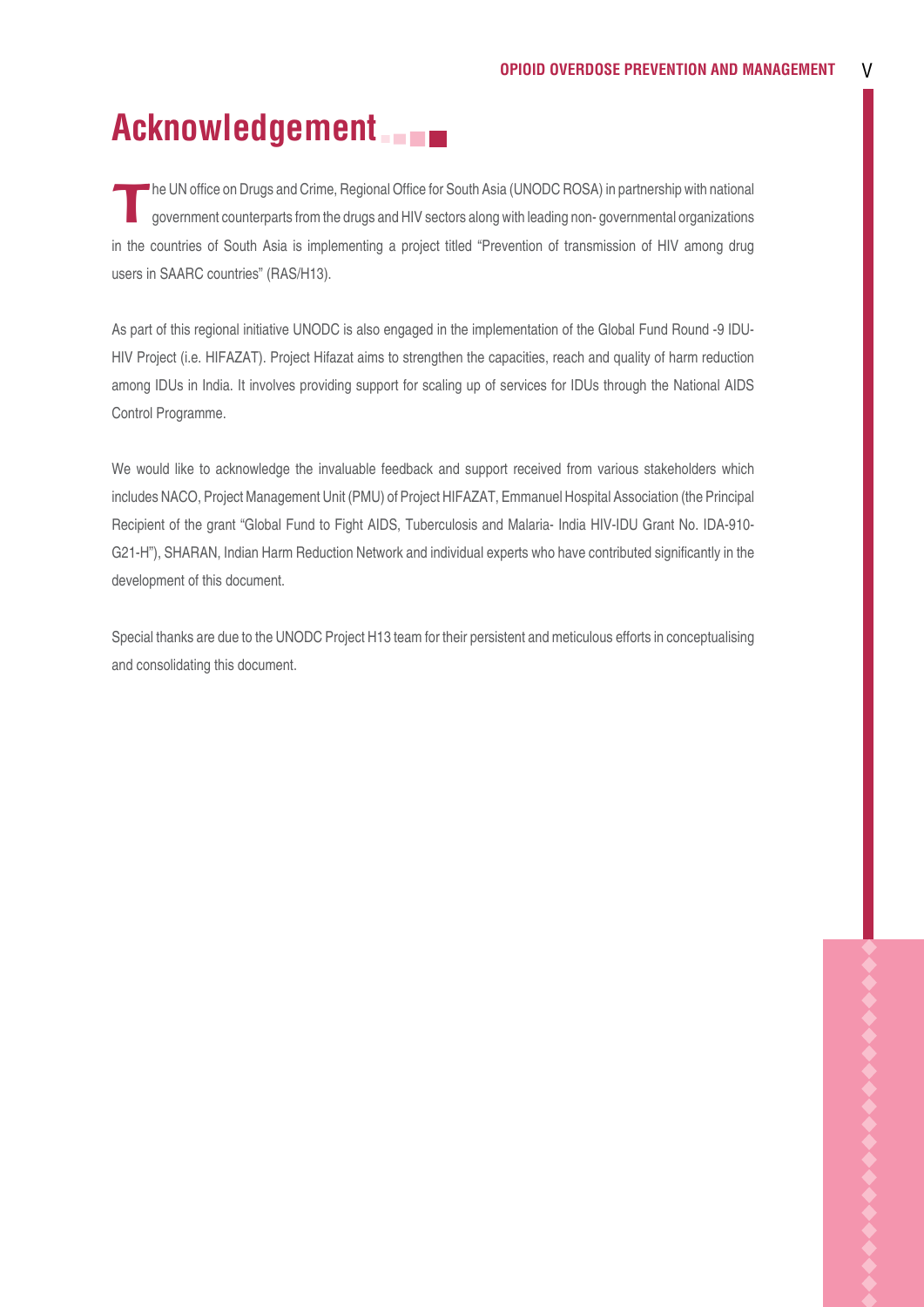# **Abbreviations**

| <b>AIDS</b>       | Acquired Immunodeficiency Syndrome                                       |
|-------------------|--------------------------------------------------------------------------|
| <b>DIC</b>        | Drop-in Centres                                                          |
| <b>EHA</b>        | <b>Emmanuel Hospital Association</b>                                     |
| <b>FSW</b>        | Female Sex Workers                                                       |
| <b>HIV</b>        | Human Immunodeficiency Virus                                             |
| <b>HRG</b>        | High Risk Groups                                                         |
| <b>IDUs</b>       | Injecting Drug Users                                                     |
| <b>IHRN</b>       | Indian Harm Reduction Network                                            |
| <b>MARP</b>       | Most-At-Risk Population                                                  |
| <b>MSM</b>        | Men having Sex with Men                                                  |
| <b>NGOs</b>       | Non-Governmental Organisations                                           |
| <b>NACO</b>       | National AIDS Control Organisation                                       |
| <b>NACP</b>       | National AIDS Control Programme                                          |
| <b>NSEP</b>       | Needle Syringe Exchange Programme                                        |
| <b>PLHIV</b>      | People Living with HIV/AIDS                                              |
| <b>ORW</b>        | <b>Outreach Workers</b>                                                  |
| <b>OST</b>        | <b>Opioid Substitution Therapy</b>                                       |
| <b>PE</b>         | Peer Educators                                                           |
| TI                | <b>Targeted Interventions</b>                                            |
| <b>UNODC ROSA</b> | United Nations Office on Drugs and Crime, Regional Office for South Asia |
| <b>SOP</b>        | <b>Standard Operating Procedure</b>                                      |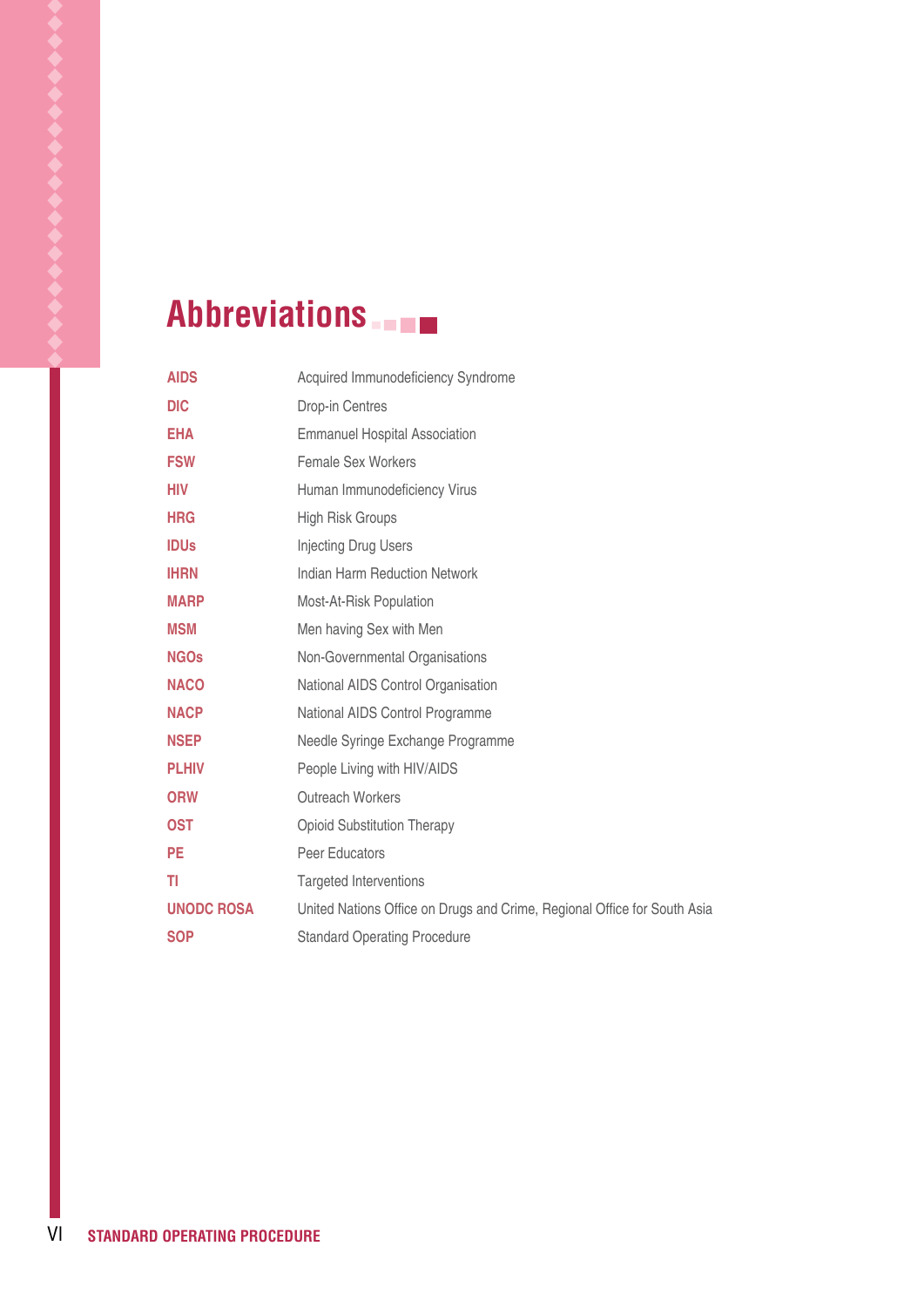# **Contents**

|    |                                                                                                                                                                                                                                      | $\mathbb{H}$   |
|----|--------------------------------------------------------------------------------------------------------------------------------------------------------------------------------------------------------------------------------------|----------------|
|    |                                                                                                                                                                                                                                      | V              |
|    | Abbreviations - https://www.assett.com/abbreviations                                                                                                                                                                                 | Μ              |
| 1. |                                                                                                                                                                                                                                      |                |
| 2. | Basics of Opioids (and a set of Opioids and a set of Opioids and a set of Opioids and a set of opioids and a set of opioids and a set of opioids and a set of opioids and a set of opioids and a set of opioids and a set of o       |                |
| 3. | What is Overdose <u>- Sandan and the Contract of Australian and the Contract of Australian and the Contract of Australian and Tennis</u>                                                                                             | $\overline{4}$ |
|    | 3.1 Risks factors for Opioid Overdose ————————————————————                                                                                                                                                                           |                |
|    | 3.2 Signs & Symptoms of Opioid Overdose - 6                                                                                                                                                                                          |                |
|    | 4. Preventing Overdose - The Contract of the Contract of the Contract of the Contract of the Contract of the Contract of the Contract of the Contract of the Contract of the Contract of the Contract of the Contract of the C       |                |
|    | 5. Overdose Management - 3                                                                                                                                                                                                           |                |
| 6. | Naloxone - 14                                                                                                                                                                                                                        |                |
|    | 7. Recovery Counselling - The Context of the Counselling of the Counselling of the Counsel of the Counsel of the Counsel of the Counsel of the Counsel of the Counsel of the Counsel of the Counsel of the Counsel of the Coun       | 18             |
| 8. | Operational Issues <u>- Constantine and the set of the set of the set of the set of the set of the set of the set of the set of the set of the set of the set of the set of the set of the set of the set of the set of the set </u> |                |
| 9. | Summary and Conclusion ————————————————————                                                                                                                                                                                          | 20             |
|    | References - The Commission of the Commission of the Commission of the Commission of the Commission of the Commission of the Commission of the Commission of the Commission of the Commission of the Commission of the Commiss       | 21             |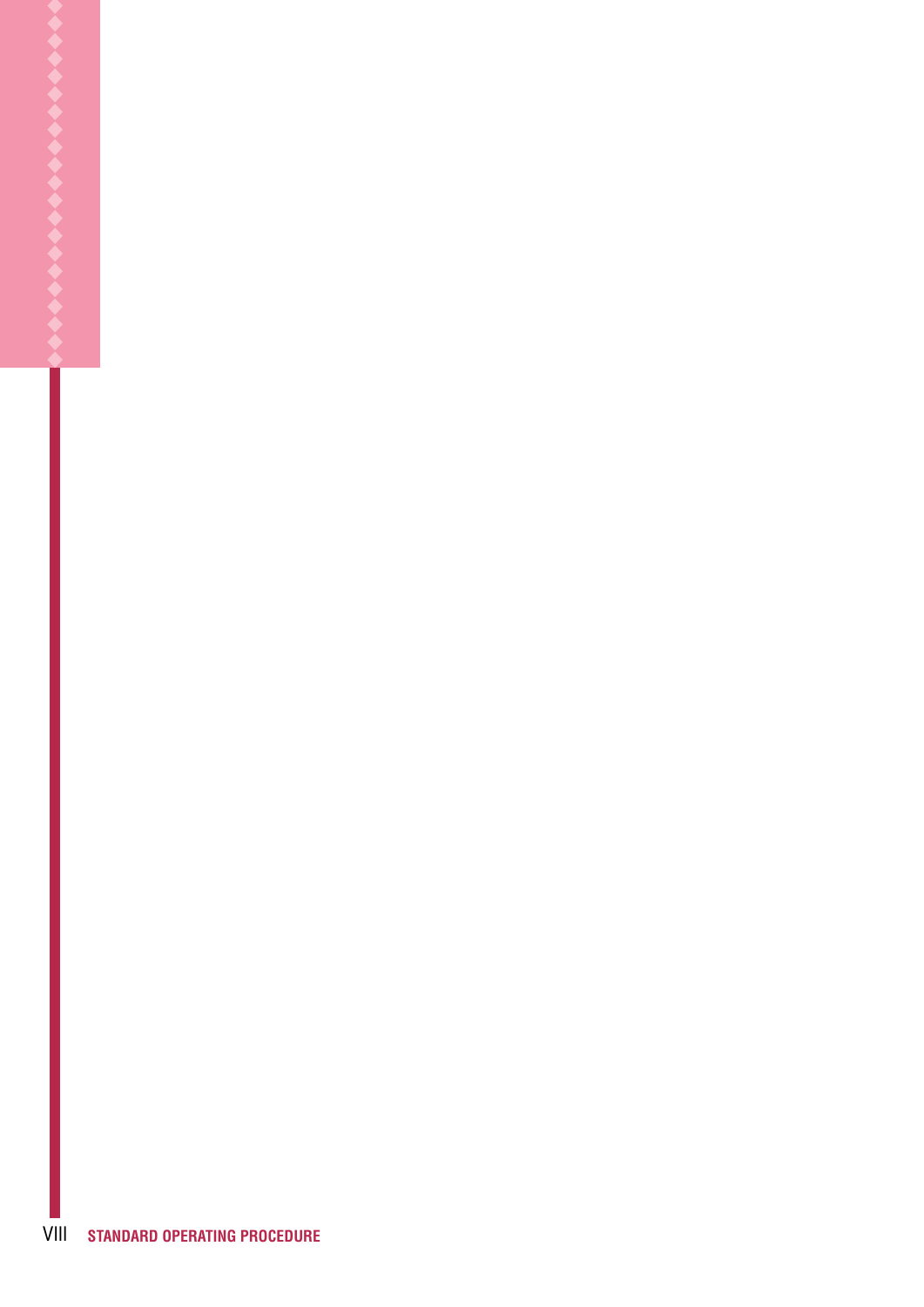# **1. Introduction**

There are an estimated 2.27 million people living with HIV/AIDS in India <sup>1</sup>. Among the general population, the prevalence of Human Immuno-deficiency Virus (HIV) is 0.32% with 83% of all infections being in the most here are an estimated 2.27 million people living with HIV/AIDS in India 1. Among the general population, the productive age group 15-49 years <sup>2</sup>. HIV is present in all the states of India. However, the spread of HIV is not uniform– either geographically or among population groups. There are certain states and districts which are more affected by HIV than others. Similarly, there are certain population groups which have higher HIV prevalence compared to the general population. These population groups, because of their behaviours are more vulnerable to HIV infection; such groups are called high risk groups (HRGs) or the currently used term – Most-At-Risk Population (MARP). These HRGs include Female Sex Workers (FSW), Men having Sex with Men (MSM) and Injecting Drug Users (IDU).

There are an estimated 15.9 million IDUs globally; over 75% are believed to reside outside of the developed world <sup>3</sup>. It is estimated that there are 177,000 IDUs in India with an estimated HIV prevalence of 9.19% <sup>4</sup>. IDUs are at high risk for premature mortality, sometimes 13 times higher than that of the general population 5 .

Among IDUs who use opioids, especially among those who inject heroin, overdose and associated death is an urgent issue. Recent data shows that in Russia alone, there were 7500 deaths due to drug overdose in 2006. Opioid poisoning is the second leading cause of death in USA. In South Asian settings, there are no well researched studies that document the rates of death among IDUs. A study in Chennai, showed that overdose was the main cause of increased death among IDUs <sup>6</sup>.

Factors such as younger age, unemployment, frequency of injecting, history of drug treatment and injecting heroin mixed with diazepam are significantly associated with overdose. About 65% of overdose cases take place either at home or at a friend's place. A significant number of overdose deaths occurr in people who combined opiate use with alcohol.

HIV infection and overdose are linked to each other in a number of ways. It is seen that overdose is a significant cause of mortality among IDUs who are HIV positive. Conversely, it is also true that HIV infection puts IDU at greater risk of overdose (due to systemic disease, and also liver damage associated with HIV infection). Even non-fatal overdose may exacerbate HIV related diseases. Overdose prevention and management services can be easily linked to HIV prevention services, as the modality of service provision is similar. Finally, prevention and management of overdose enhances the accessibility of IDUs to HIV prevention services 7.

**<sup>1</sup>**Country Progress Report UNGASS, 2010

**<sup>2</sup>**NACO, 2010

**<sup>3</sup>**Mathers BM; 2008

**<sup>4</sup>**NACO, 2010

**<sup>5</sup>**Hulse GK, 1999

**<sup>6</sup>**Solomon et al, 2007

**<sup>7</sup>**Why overdose maters for HIV. A publication of the Eurasian Harm Reduction Network and Open Society Foundations.

Available at : http://www.soros.org/initiatives/health/focus/ihrd/articles\_publications/publications/why-overdose-matters-20100715/why-overdosematters-20100715.pdf. Accessed on 2<sup>nd</sup> January 2012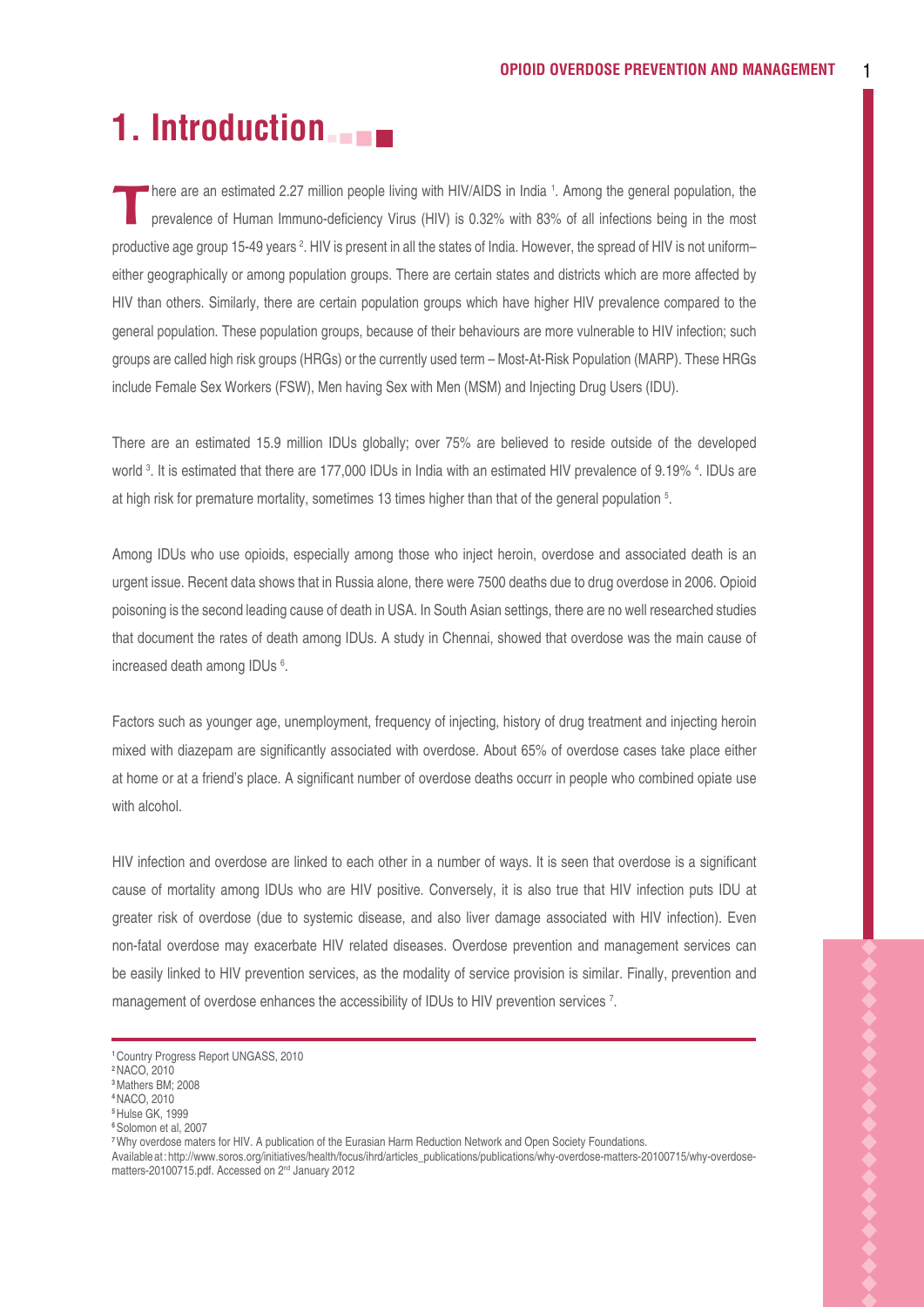# **Purpose of Standard Operating Procedure**

The purpose of this standard operating procedure is to provide a set of standard guidelines on **Overdose prevention and management.** This SOP is a handholding tool for those involved in working with Injecting Drug Users. This SOP is intended for use, especially by the project managers, counsellors/nurses and doctors working in the IDU TI. However, this document will also prove useful to other service providers who are not working in a TI setting.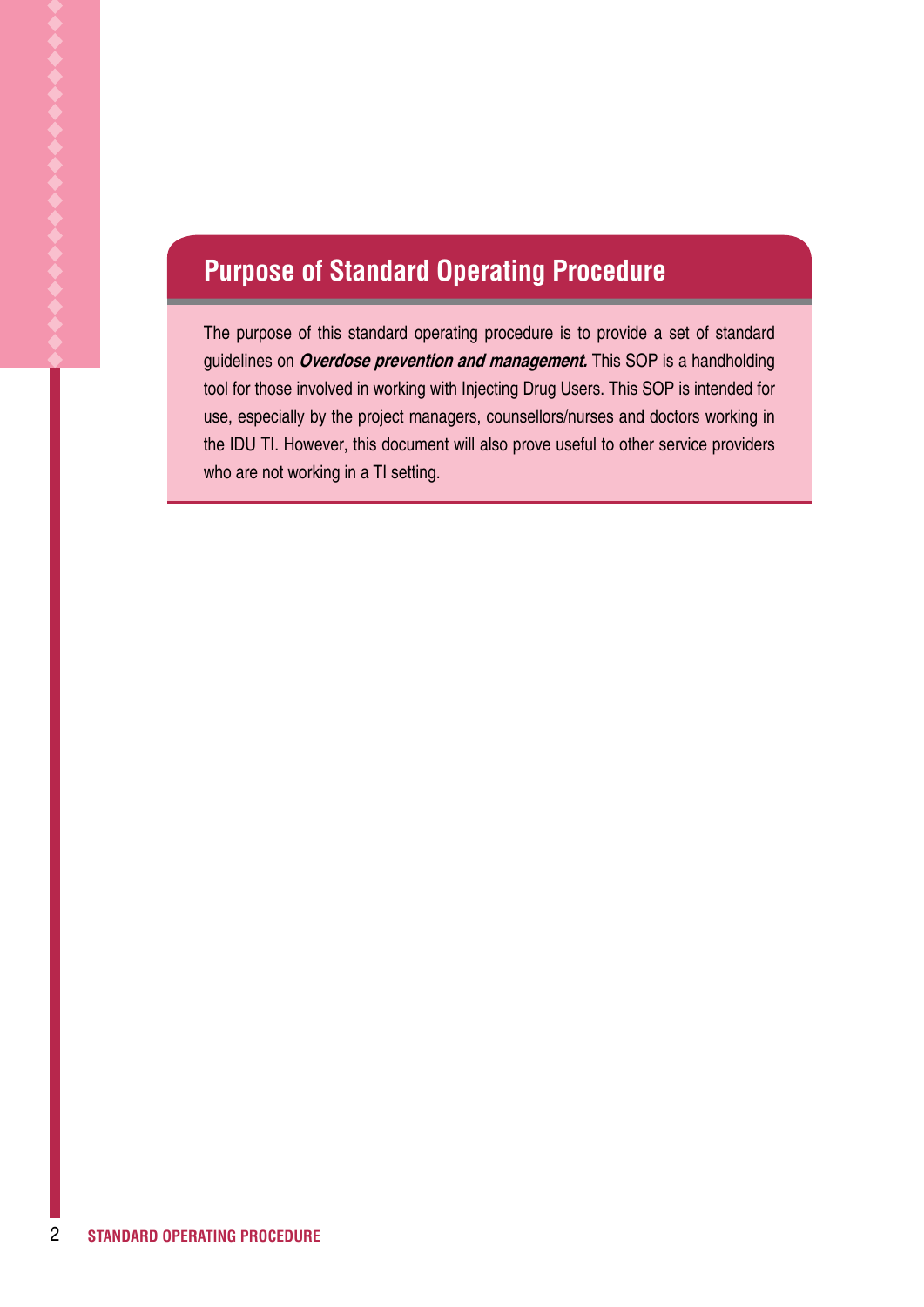# **2. Basics of Opioids**

pioids are a class of drugs that have actions similar to opium. Opioids act on the brain and produce a number of effects. Apart from getting a high, the users also experience the following effects:

- Drowsiness: due to 'depressant' effect on the brain
- Suppression of cough: due to the effect of opioids on the brain cough centre
- Constriction of the pupils in the eyes
- Constipation: due to the effect of opioids on the gut system

Some of the commonly used opioids include:

- Morphine
- Codeine
- **Heroin**
- Buprenorphine (commonly available as Tidigesic, Lupigesic<sup>2</sup>)
- Pentazocine (commonly available as *Fortwin*)
- Dextropropoxyphene (commonly available as Proxyvon, Spasmoproxyvon, Parvon Spas)

With regular intake of opioids, an individual develops 'tolerance' towards opioids, which means that the individual requires larger doses of opioids to get a 'high' or to prevent withdrawals. This is due to changes in the brain/body of the individual, which tries to balance the effect of opioids.

Similarly, when the individual stops opioids, his body loses tolerance to the effect of opioids. This 'loss of tolerance' can develop rapidly within 3 – 4 days of the individual stopping his/her opioid intake. This loss of tolerance is one of the main reasons of opioid overdose.



Photograph of Opium poppy

**<sup>2</sup>**Using brand names of drugs is in no way prejudiced against a particular brand/manufacturer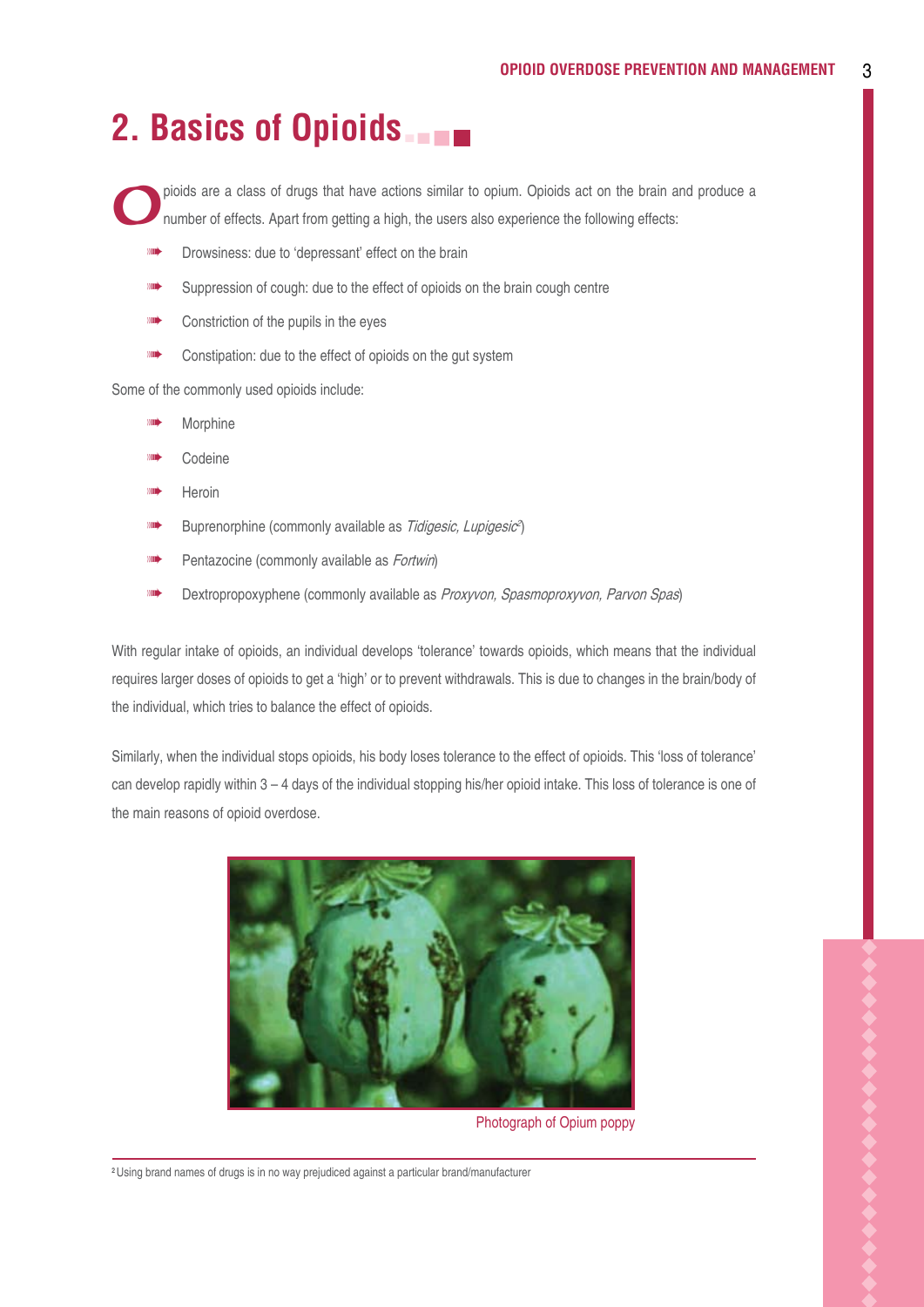# **3. What is Overdose?**

**Overdose occurs when a person takes opioid drugs or opioids in combination with other drugs, in quantities that the body cannot handle. As a result, the brain is not able to carry out normal body functions. The** person may pass out and stop breathing, and in extreme cases, have heart failure, or experience convulsions. Overdose can be fatal, and is one of the most common causes of death among opioid dependent users.

### **3.1 Risks factors for Opioid Overdose**

- **Staying away from drugs:** When a regular opioid user (also referred as client) who had stopped using opioids for some period of time, starts taking the same dose of opioid that he/she was using before he/she stopped, he may develop overdose. These periods of staying away from opioids can be due to abstinence (either by oneself or by getting admitted to a drug treatment centre) or due to imprisonment (in case, the person was not using drugs during his/her stay at prison).
- **Change in the purity of the opioids:** Most of the clients use opioids available from the streets. The purity of the sample there, is not guaranteed. Hence, even if the client is using the same amount of heroin, due to increased purity of the street sample, a client may develop overdose.
- **Mixing different type of drugs:** If a client mixes other drugs which depress brain functioning along with heroin or other opioids, the client is at greater risk for overdose. This may include mixing with heroin, drugs such benzodiazepines (Diazepam, Clonazepam, Lorazepam or Nitrazepam), Chlorpheniramine (available commonly as Avil) or Promethazine (available commonly as Phenergan) or even alcohol. It may be remembered that as some benzodiazepines act for a longer period of time, even a gap of 2–3 hours between the opioid and benzodiazepine may not be enough to prevent overdose.
- **Physical illness or recent infections:** If the client is weak due to recent illness, dehydration or under nutrition, then the person will not be able to handle the same dose as of a healthy body. Overdose is more likely if liver and kidneys are not working well. In case of poor health, a smaller dose of opioid can also produce overdose.
- **Mental health:** In case of mental illness such as depression, an opioid user may overdose as a way of attempting suicide.
- **Past overdose events:** Recent research has shown that people who have overdosed in the past are at much greater risk of future overdose. If client has overdosed in the past, then he may be at a greater risk of overdose in the future. IDU TI programmes should highlight the risk of repeat overdose and train outreach staff for providing education/awareness and Naloxone distribution among people with past overdose experience.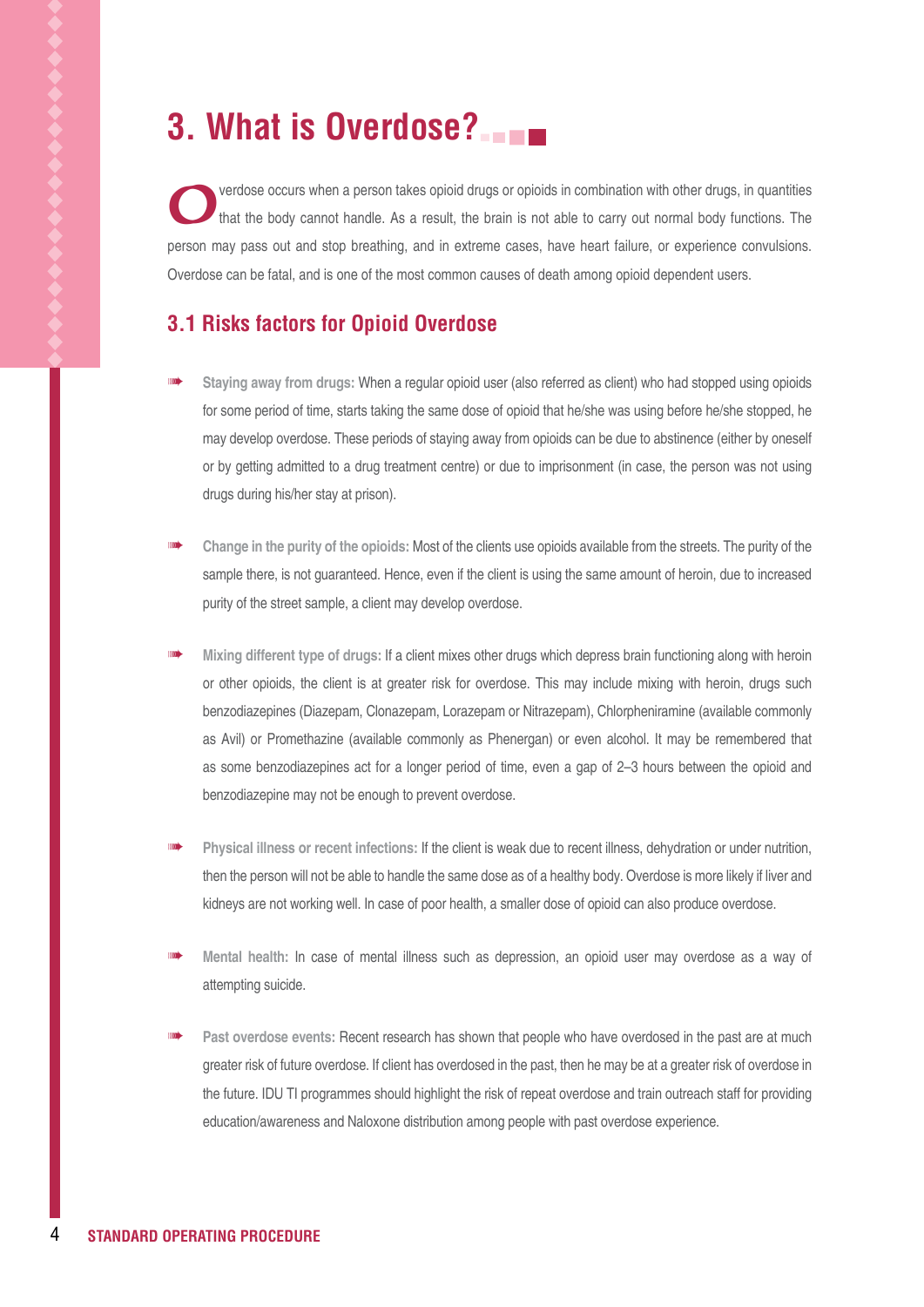- **Using other drugs while on Opioid Substitution Therapy:** The use of street drugs over and above the usage of methadone or buprenorphine increases overdose risk, especially with methadone. As methadone is a long lasting and potent opiate. Use of depressants such as alcohol, opioids, benzodiazepines should be avoided when on methadone or buprenorphine.
- **Drug Interactions with antiretroviral and other prescription medications:** Different drugs used in HIV and tuberculosis treatment can increase the risk of overdose or cause withdrawal symptoms in people dependent on opioids. If one is taking antiretroviral therapy along with other legal or illegal drugs, it's always best to consult one's doctor.

## **Risk factors of Opioid Overdose**

- Staying away from the drugs
- Change in the purity of the drugs
- **Mixing different type of drugs**
- **INCHERENT Physical illness**
- Mental illness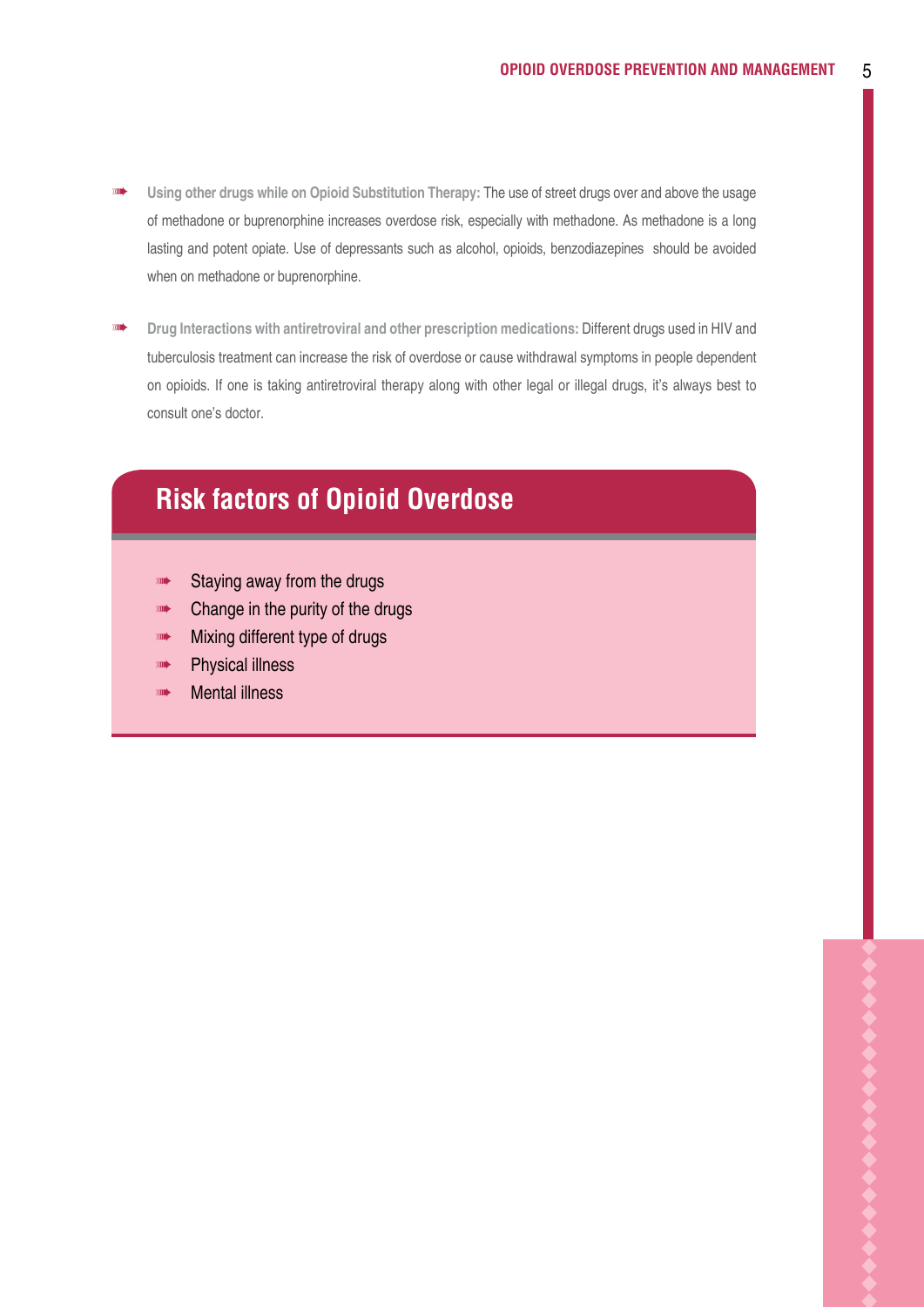### **3.2 Signs & Symptoms of Opioid Overdose**

Opioid overdose does not happen immediately, it sets in usually over the course of 1 hour to 90 minutes; as the person slowly fails to respond and breathing becomes more difficult. While there are many signs/ symptoms of opioid overdose, the presence of the following 3 symptoms/signs confirms that the individual has overdosed on opioids:

- **Coma:** A state of unconsciousness, in which a person cannot be awakened and fails to respond to painful stimuli, light or sound. Usually, an IDU in a state of intoxication, seems drowsy and he can be aroused from this state of drowsiness. However, in case of overdose, he cannot be aroused even after calling his name or a painful stimulus (such as rubbing the sternum).
- **Pinpoint pupils:** Constriction of the pupils, in which the pupils become smaller in size than normal. An IDU may have smaller pupils when he is intoxicated, and has larger pupils when he is in withdrawals. In case of overdose, the pupils become very small and do not dilate when a light is thrown on the eye using a torch. This is termed as 'pinpoint' pupils, where the pupils appear like a pinhead.



 **Respiratory depression**: Difficulty in breathing, in which the rate of respiration (number of breaths per minute) decreases. Normally, one breathes (inhales and exhales air) 12 – 20 times a minute. Opioids depress the respiratory centre of the brain. As a result, the number of breathes per minute decreases (less than 12/ minute) in overdose. Due to severe respiratory depression, enough oxygen does not enter the body that results in finger nails and lips turning blue, drowsiness, resulting in coma.

It is very important to recognise these signs as early as possible when dealing with an opioid user. Early detection of overdose leads to better chances of recovery.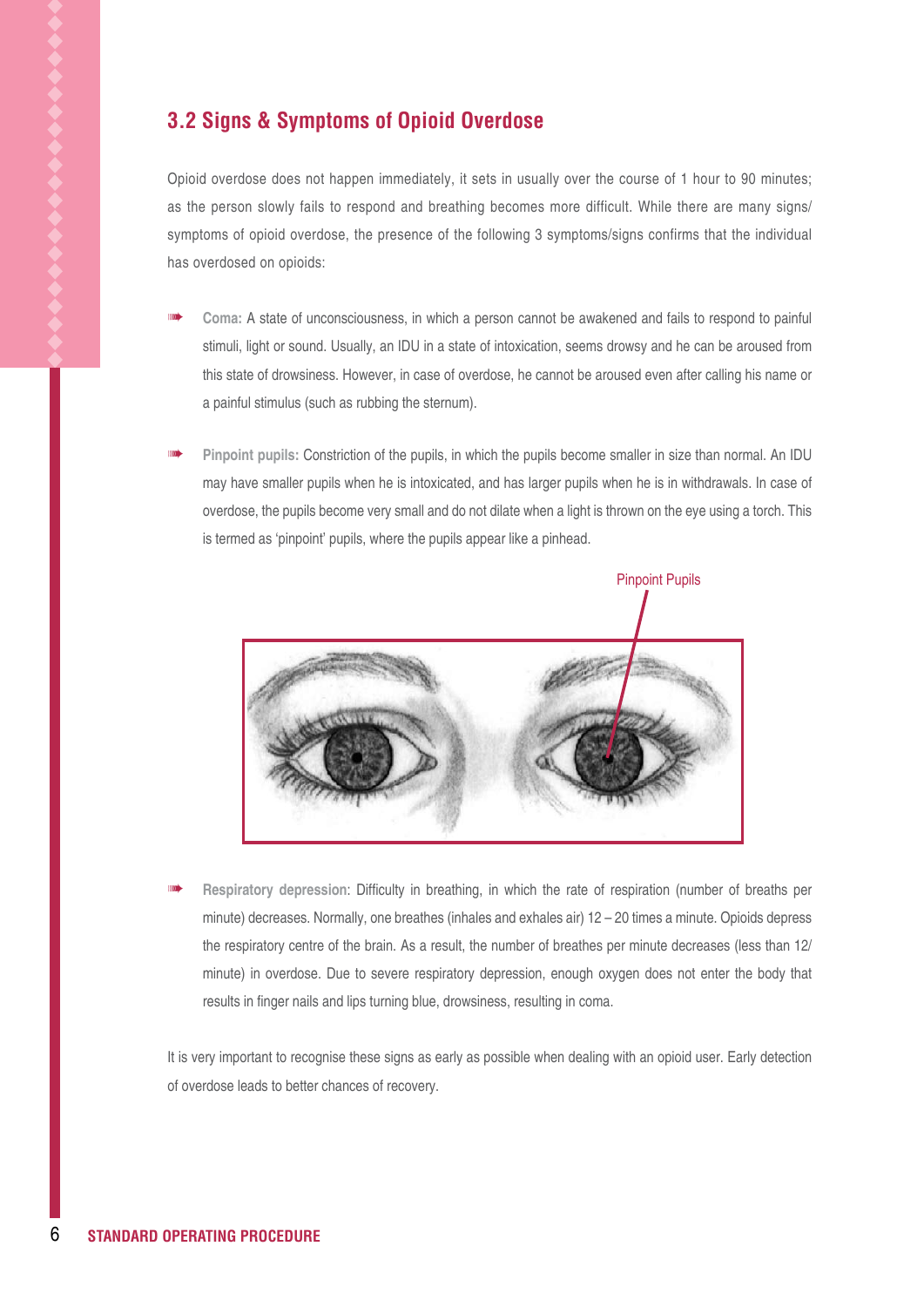# **Warning Signs of Opioid overdose**

- **EXECUTE:** Can't be woken up by noise or pain
- **Blue lips and fingernails due to lack of oxygen**
- Slow breathing (less than 1 breath every 5 seconds)
- **MANA** Gasping, gurgling, or snoring
- **Example 2** Choking sounds
- **Passing out**
- **WINN-** Vomiting
- **Pale face**
- **Tired body**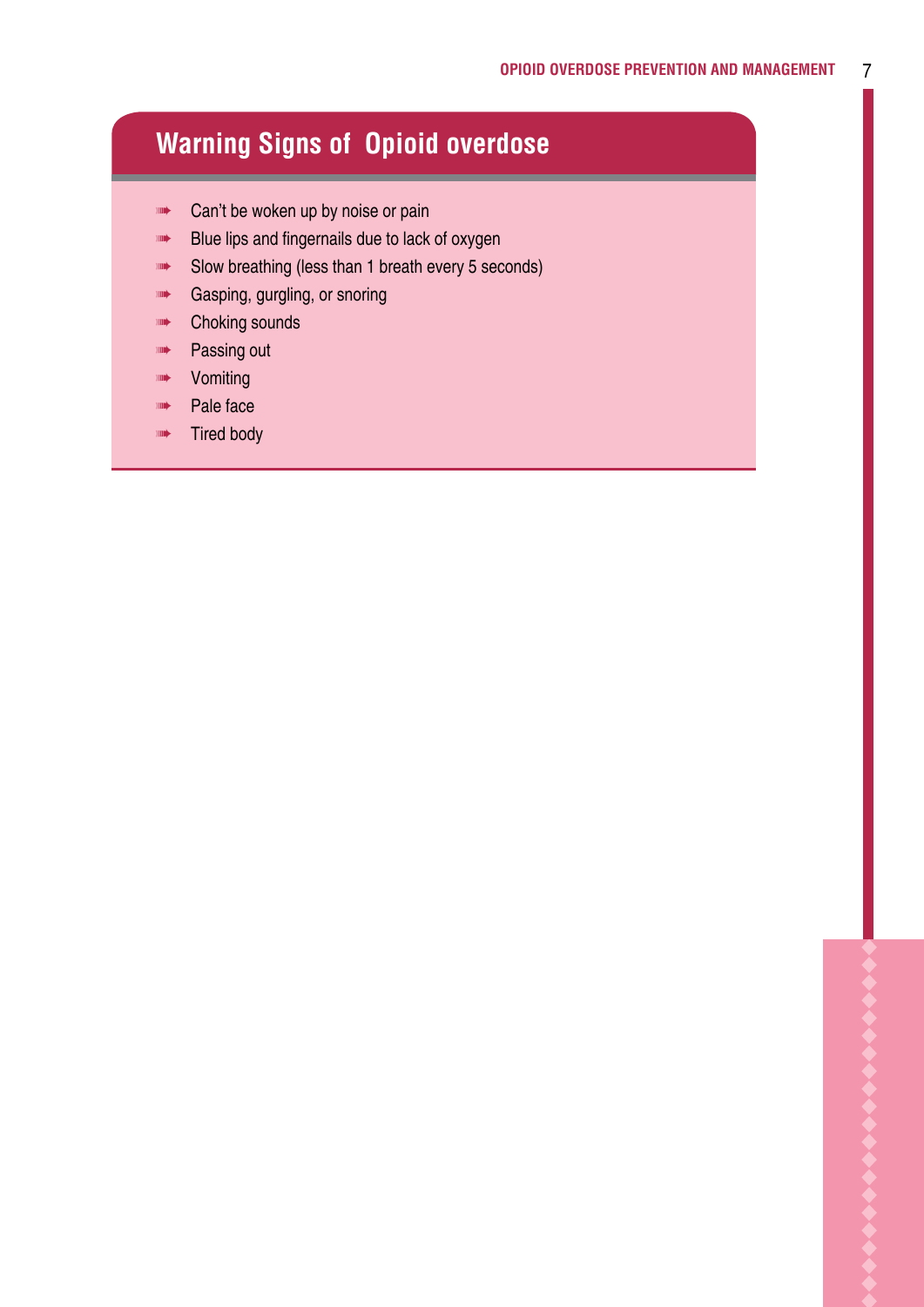# **4. Preventing Overdose**

pioid overdose can be easily prevented. Clients should be educated on strategies to prevent opioid overdose. It is essential to also educate the partners and family members of IDUs on overdose prevention.

### **The following are simple ways to prevent opioid overdose:**

- Avoid mixing drugs, and mixing drugs with alcohol. If you are drinking alcohol and injecting together, inject first and wait for it to take effect before you start drinking.
- When your tolerance is low divide the normal dose in half, do a tester shot and allow the drugs to take effect before you try more. Try changing the route of administration, that is, if you usually inject, try snorting.
- If you have a new dealer or unfamiliar supply, try a small amount at first to check how strong it is.
- Understand that medications prescribed by a doctor may interact with street drugs and cause an overdose.
- Avoid using alone; if you overdose, you need someone around to help. For example, put together a support team of people who know that you are going to use drug alone and ask them to check on you.
- Understand that you're less likely to overdose from snorting or smoking drugs than injecting them. Also, pushing in the entire shot quickly and at once is more likely to cause overdose than a slower injection technique.
- When someone is overdosing don't try to induce vomiting or ask them to drink water/coffee/tea or take cold showers etc. These don't help in treating overdose.
- Take care of your health. Eat well, drink plenty of water, and sleep properly.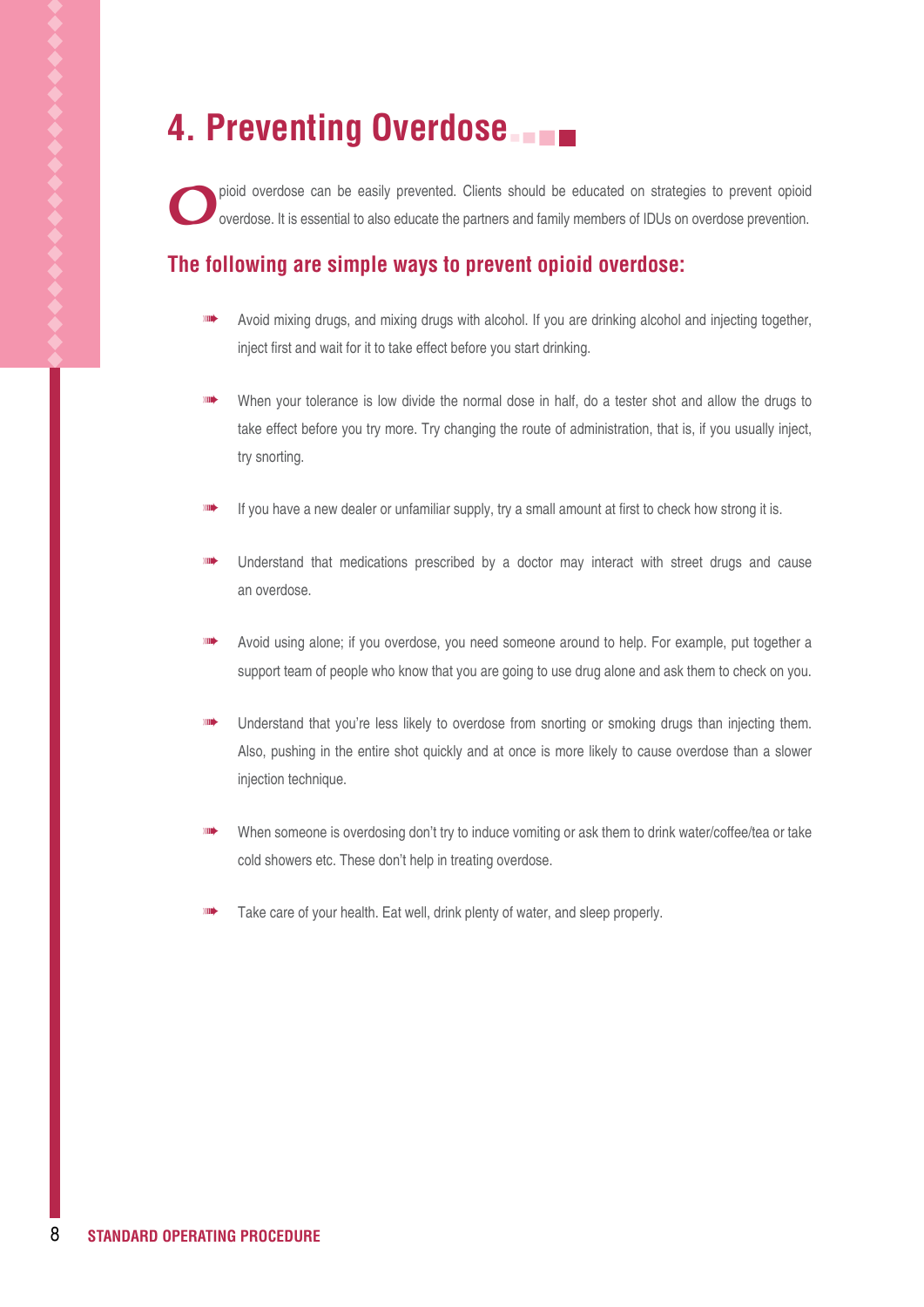# **5. Overdose Management**

I f you think someone is overdosing: check the following:

- Is the person breathing?
- Is the person responsive (do they answer when you shake them and call their name)?
- Does he/she respond to stimulation (such as sternum rub)?
- Can the person speak?
- What is the colour of his/her skin?

Following are the basic steps to respond effectively to most opioid overdose cases. The steps can be best remembered by an acronym "SCARE ME<sup>3"</sup>

## **"SCARE ME"**

- **S Stimulation (wakening):** This is the first step in overdose management and can be done by the people around the client.
- **C Call for medical help:** If the client doesn't respond to stimulation then, immediately call for medical help. This can be done by client's relatives in case overdose happens at home. But in case it happens at DIC or during outreach, then the TI staff should be equipped to handle such situations.
- **A Airway:** Make sure there is nothing in the throat and the airway is clear of blockage.
- **R – Rescue Breathing:** If someone is suffering from opioid overdose, getting oxygen into his/her body is very important. The TI staff should be trained on rescue breathing as it is the MOST important response to opioid overdose.
- **E Evaluate:** If the client is breathing or not.
- **M Muscular Injection of Naloxone:** Injecting the client with Naloxone is an extremely effective way to reverse overdose. It can be given by trained clinical staff of TIs or by emergency medical personnel.
- **E Evaluate and Support:** Since overdose is unpredictable and involves many factors, it is important for TI staff to monitor and support the client for at least an hour or two.

**<sup>3</sup>**SCARE ME – Acronym has been developed by the Chicago Recovery Alliance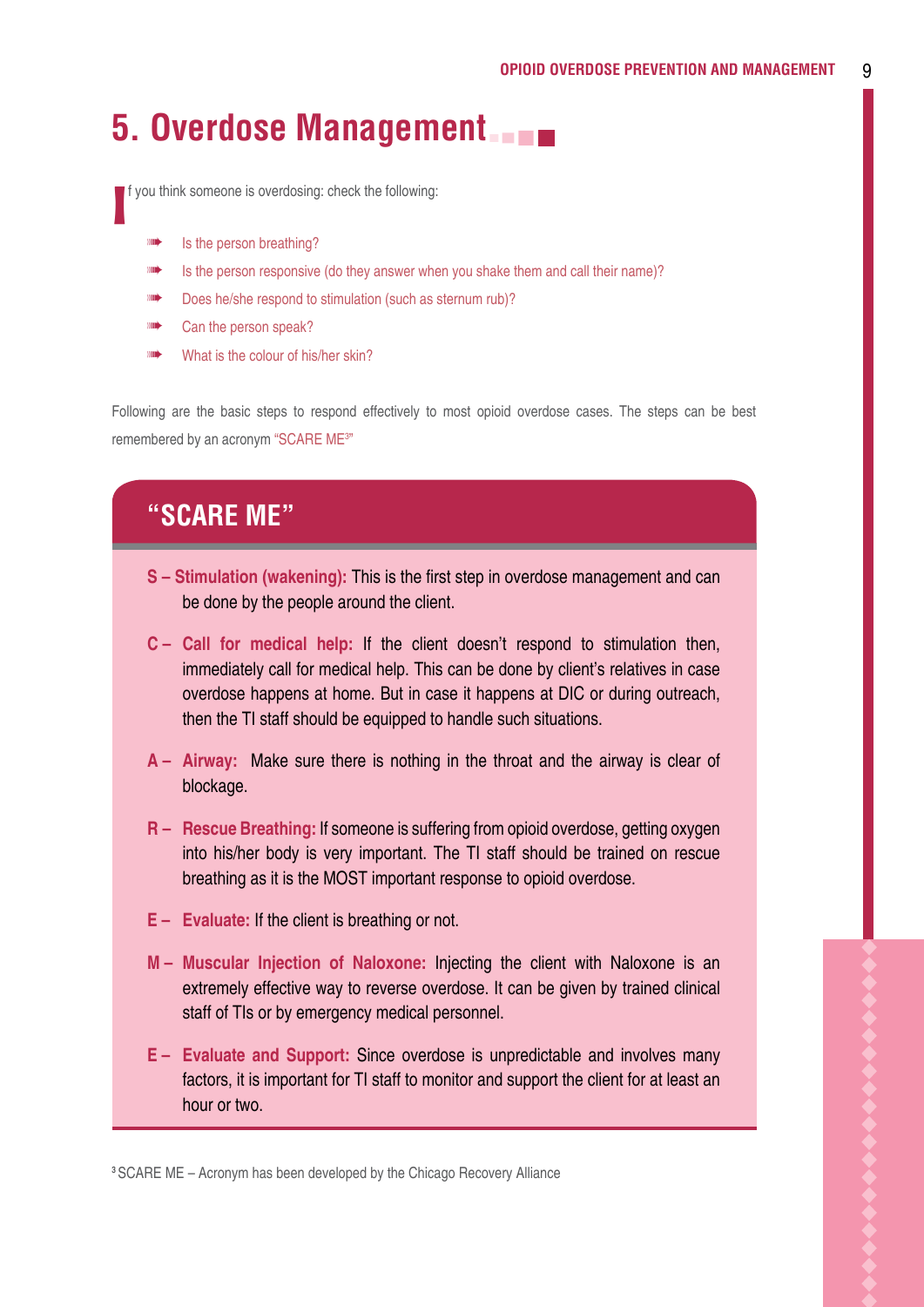# **Stimulation (Wakening)**

Try to wake him/her by  $-$ 

- Calling their name, shouting for example "Amar!"
- Shaking him/her.
- Pressing the breastbone with your knuckles.



# **Call for medical help**

- If the client doesn't respond to noise or pain, call for medical help (here medical help does not mean only doctors but also involve the clinical staff working in TIs. In some TIs, the crisis management team can be contacted).
- Put the person in the recovery position (put the person on their side with his/her hands under the head) This way, in case of vomiting, the person would not choke on it.
- Do not leave the client alone. Make sure there is somebody to monitor the client.



**Recovery position (STEP-1) Recovery Position (STEP -2)** 



Recovery position (STEP-3) Recovery position (STEP-4)



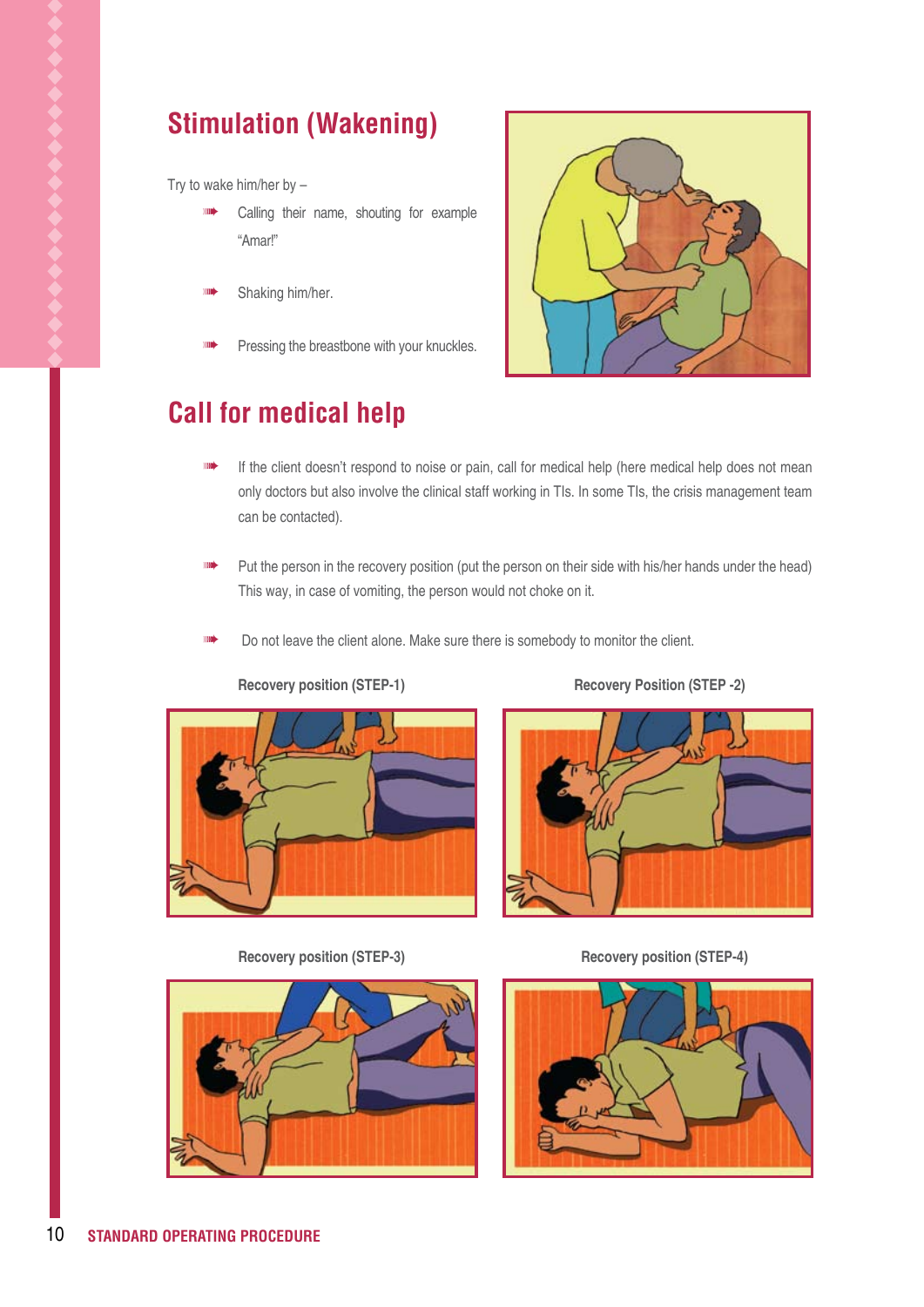### **Airway**

 Make sure nothing is blocking their airway and that the mouth is clear.

> If necessary, use your finger to get the stuff out.



# **Rescue Breathing:**

Follow the steps described below for rescue breathing:

**Rescue Breathiing (STEP-1)**



To check for breathing put your ear near the client's mouth, and nose and listen to his/her breath while watching the chest to see if it is rising and falling consistently.



Take a deep breath and then place your own mouth over the client's mouth making a tight seal with your lips.

**Rescue Breathing (STEP-2)**



Lay the client who is overdosing flat on his/her back.

#### **Rescue Breathing STEP-3 Rescue Breathing STEP-4**

Exhale completely into the client's mouth. If you are doing correctly, you should be able to see his/her chest rise as the air goes in.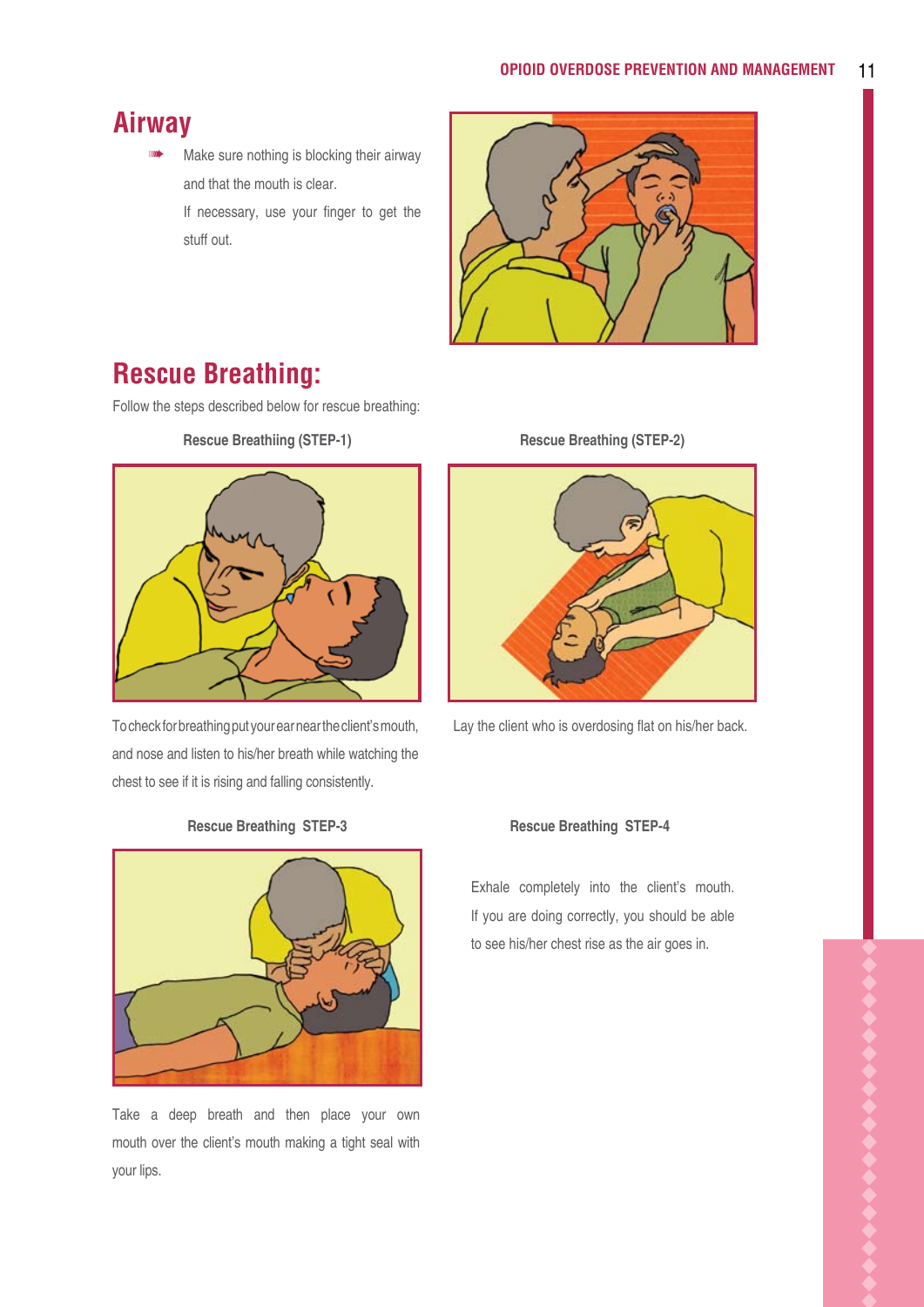### **Evaluate**

- Is the client any better?
- Can you obtain Naloxone quickly enough?
- Can you prepare an injection of Naloxone?

# **Muscular Injection**

- Prepare the Naloxone.
- Inject it straight into upper arm, butt, or thigh.
- Remember intramuscular (IM) injection is as effective as intravenous (IV) injection of Naloxone.

### **Evaluate and support**

- **INDER** Is the client breathing on his/her own?
- If the first shot doesn't work within 4 minutes, give him/her a second dose of Naloxone.
- **Note Comfort the client he/she will suffer from opioid withdrawals after Naloxone injection. Remind the** client that the effect of Naloxone will wear off in a little while and they will stop feeling sick.
- Try not to let him/her use more drugs until the effect of Naloxone wears off. Naloxone wears off in 30-90 minutes. Stay with them until they go to the hospital.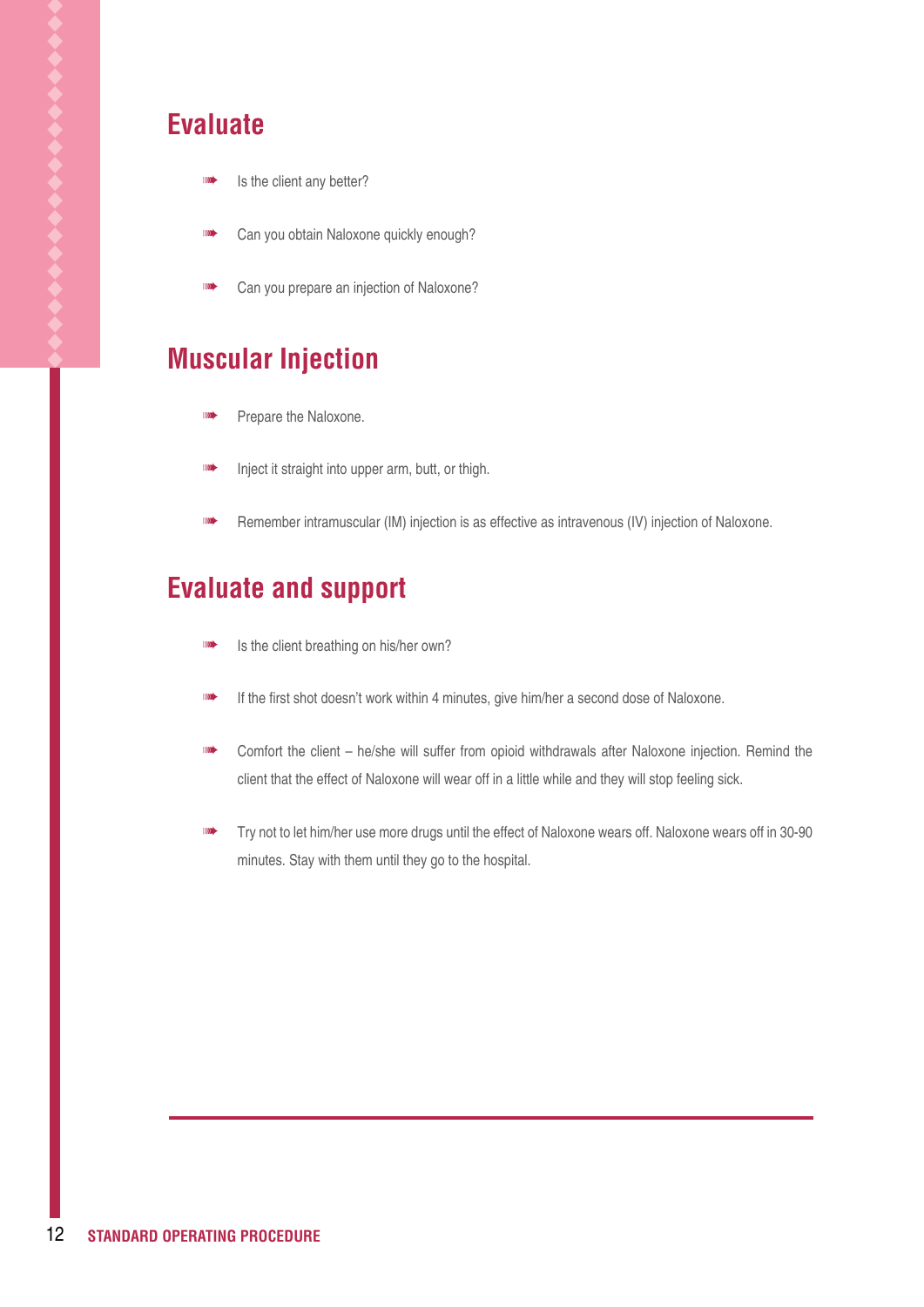### **What not to do while helping**

- Don't leave someone who's overdosing alone except if you absolutely must leave the area to call for help; the client could stop breathing and die.
- **Don't put the client in the bath; it could lead to death.**
- Don't serve anything to drink or induce vomiting; the client could choke.
- **Do not make him/her drink salt water, or put salt in the mouth. This does not** help. On the contrary, he/she may choke.
- Do not inject salt water as this is dangerous and can cause sudden death among the clients.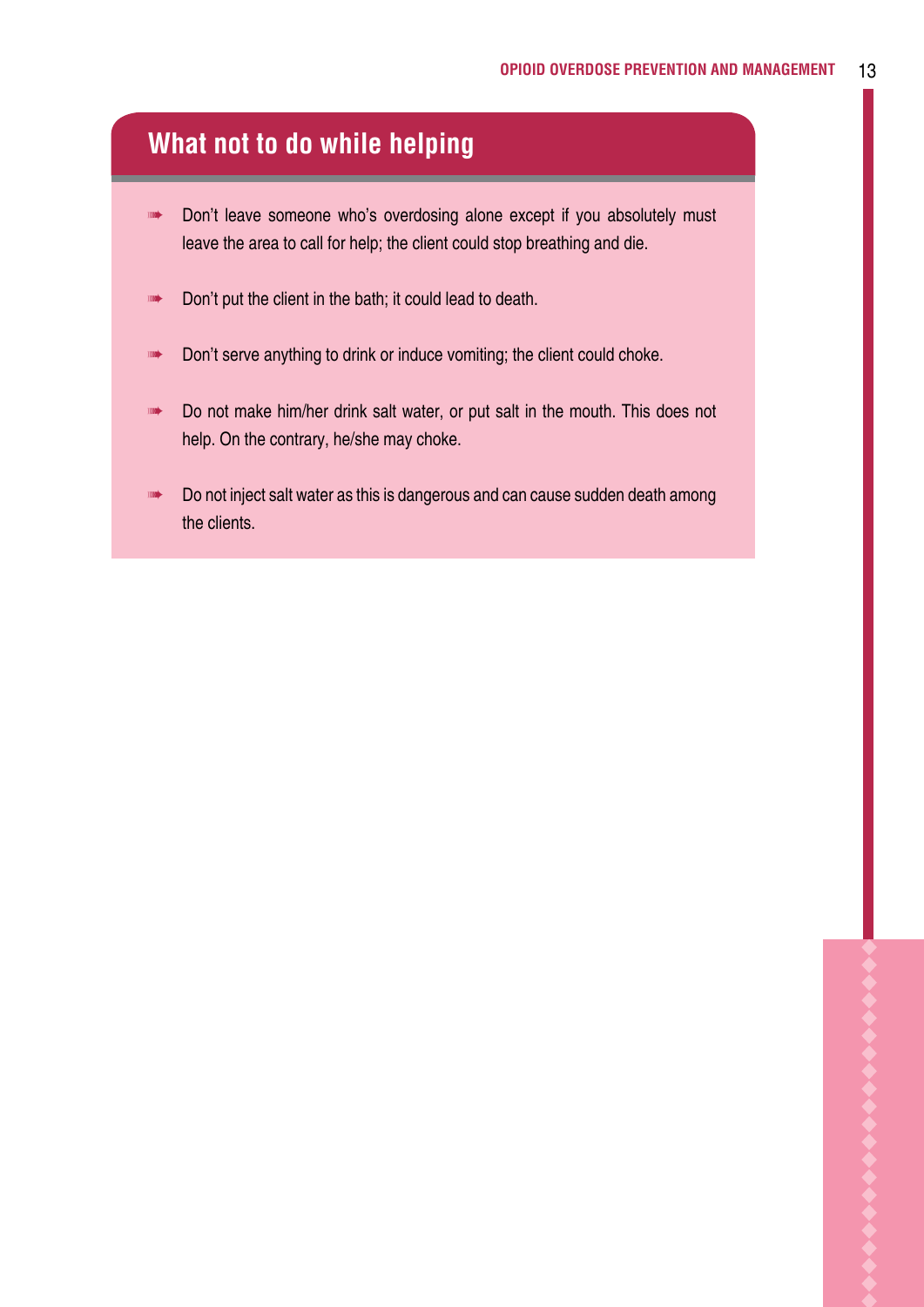# **6. Naloxone**

Naloxone is a safe injection to treat opioid overdose, thereby preventing death associated with overdose.<br>Naloxone reverses life-threatening depression of the brain and respiratory system by blocking opioid for 30-90 minutes. Naloxone temporarily blocks opioid drugs from affecting the body; however it doesn't remove the opiates from the body.





### **Naloxone in Action**

- It wakes you up and makes you breathe.
- It doesn't get you high.
- It has no effect except in the presence of opioid drugs.
- It is routinely used in Emergency Medical Services.

#### **Naloxone Dose**

- $0.4 2$  mg per dose. The dose can be repeated, if necessary, at  $2 3$  min intervals.
- If there is no response after a total of 10 mg of Naloxone has been given, consider the possibility that the person may be suffering from conditions other than opioid overdose.
- Intramuscular (IM, inside the muscles) or Sub-Cutaneous (SC, below the skin) routes may be used (at same doses as mentioned above) if Intravenous (IV) administration is not feasible.

#### **Mechanism of Action**

Onset: 2min (IV); 2 – 5 min (IM, SC). Duration: 30 – 120 min depending on route; IV route acts quicker than IM / SC route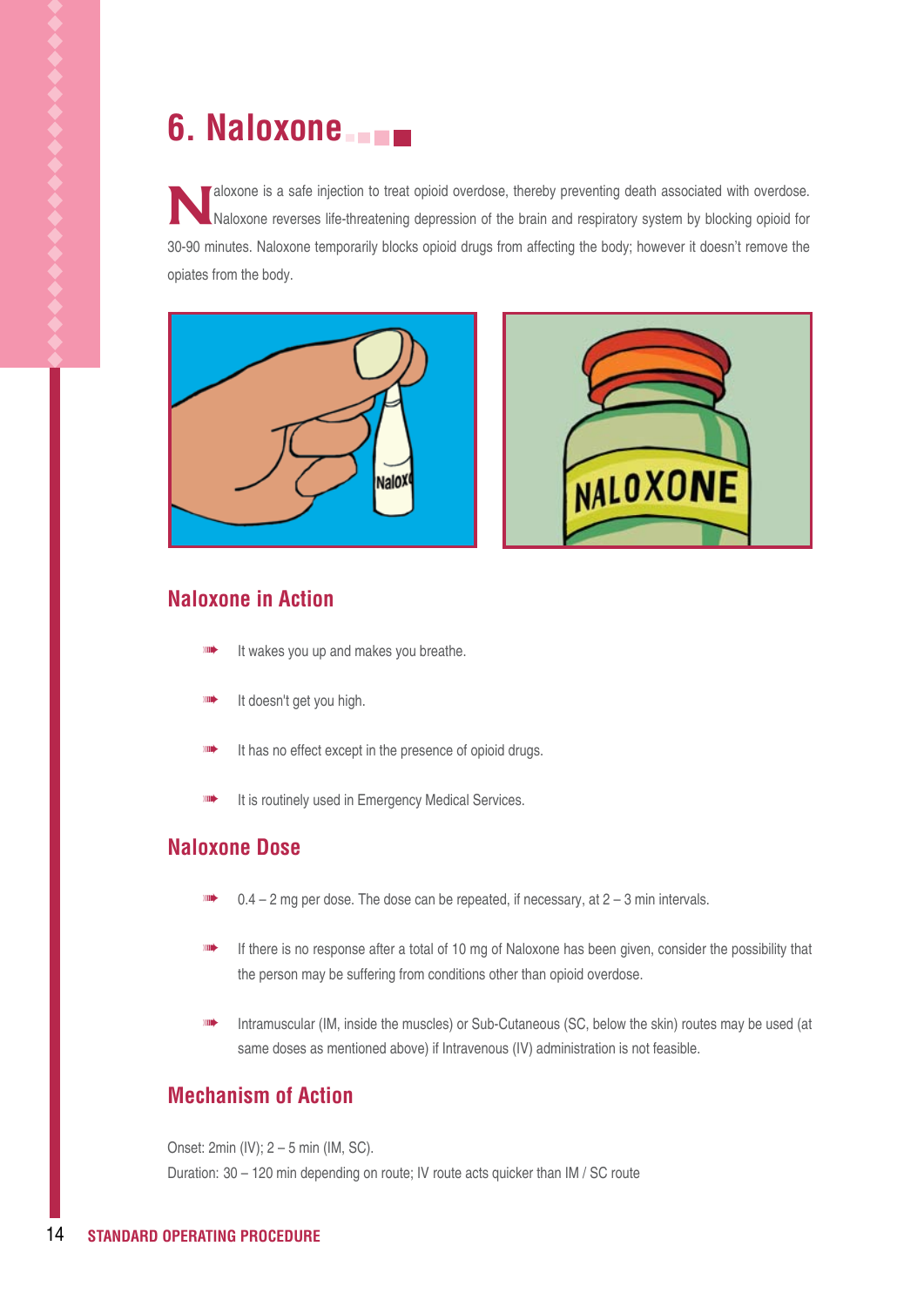#### **Availability of Naloxone**

Naloxone is marketed in India under the name of "Nalox" (Manufacturer: Samarthlife Sciences) – Nalox Inj 0.4 mg (1ml) – INR 70-80 per ampoule of Naloxone injection.

#### **Using Naloxone**

To administer Naloxone, follow these steps:

### **A. Preparing Naloxone for injection**

While you prepare the Naloxone, make sure the client (who has overdosed) is being looked after or put him in the recovery position to make sure he doesn't choke.

- Break the ampoule low enough so that the needle can be inserted far enough in to draw up the Naloxone.
- Insert the needle, ideally use a long, intramuscular needle (usually 3 cm or longer), and draw up all the Naloxone into the syringe.
- Push the plunger down to clear air from the syringe before injecting, just as you would before injecting drugs.

#### **B. Injecting Naloxone**

- Remove clothing and clean the injection site with an alcohol swab before injecting.
- Inject the Naloxone into the upper arm/shoulder or outside of the thigh.
- It's best not to inject in the butt, since there is relatively more fat, absorbing Naloxone will be slower.



Don't waste time trying to inject in a vein, it's difficult and unnecessary.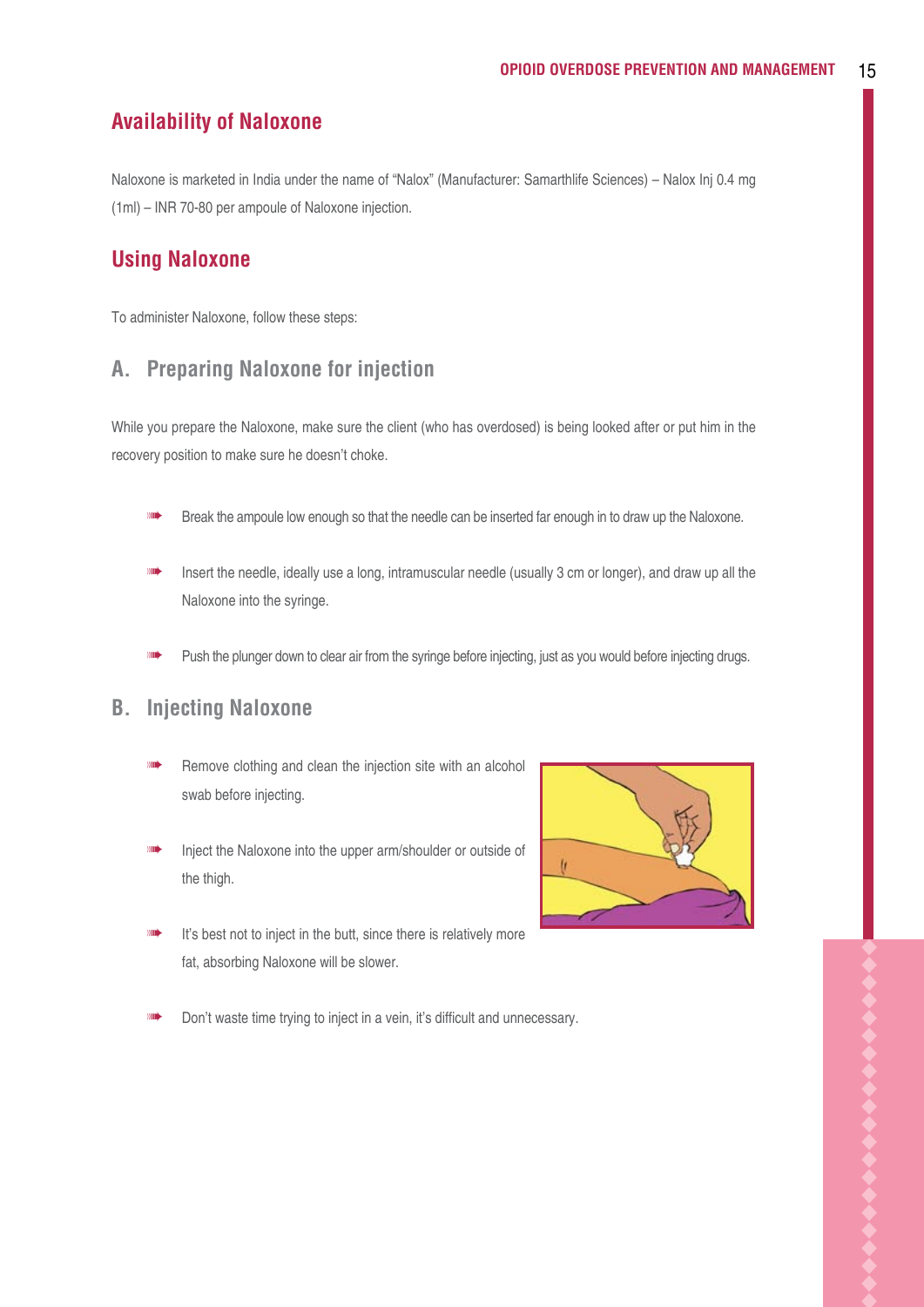### **C. After you've given Naloxone**

- The effect of Naloxone will begin within one to five minutes and it lasts for 60-90 minutes.
- During that time, the client still needs to be monitored.
- You should continue rescue breathing if he is not breathing well on his/her own.
- If the person has not responded to Naloxone within 4 minutes, you should administer another dose if you have it.
- If the person does not respond to the 2nd dose, the problem may be something other than opioid overdose and you should call for help if you haven't already.
- Naloxone is usually active in the body for 60–90 minutes, which is a much shorter period than most opioid drugs. Because of this, it's possible that an overdose could return after the Naloxone wears off. If overdose continues and comes back, repeat all the above mentioned steps until the person has recovered.
- It is important to monitor someone who has overdosed for a couple hours afterward to make sure he/ she is fine.
- Explain to the client who has overdosed what had happened to him/her and advise him/her not to use more drugs.
- Naloxone's intervention is visible as the client usually wakes up suddenly, opens his/her eyes and takes a deep breath.

#### **D. Withdrawal Symptoms after Naloxone injection**

- While treating opioid overdose, Naloxone may cause mild to severe withdrawal symptoms for someone who is dependent on opiates.
- It is important to provide continuous medical support and counselling to clients for couple of hours after giving Naloxone.
- The signs and symptoms of opioid withdrawal in a patient physically dependent on opioids may include, but are not limited to, the following: body aches, diarrhea, tachycardia, fever, runny nose, sneezing, sweating, yawning, nausea or vomiting, nervousness, restlessness or irritability, shivering or trembling, abdominal cramps, weakness and increased blood pressure.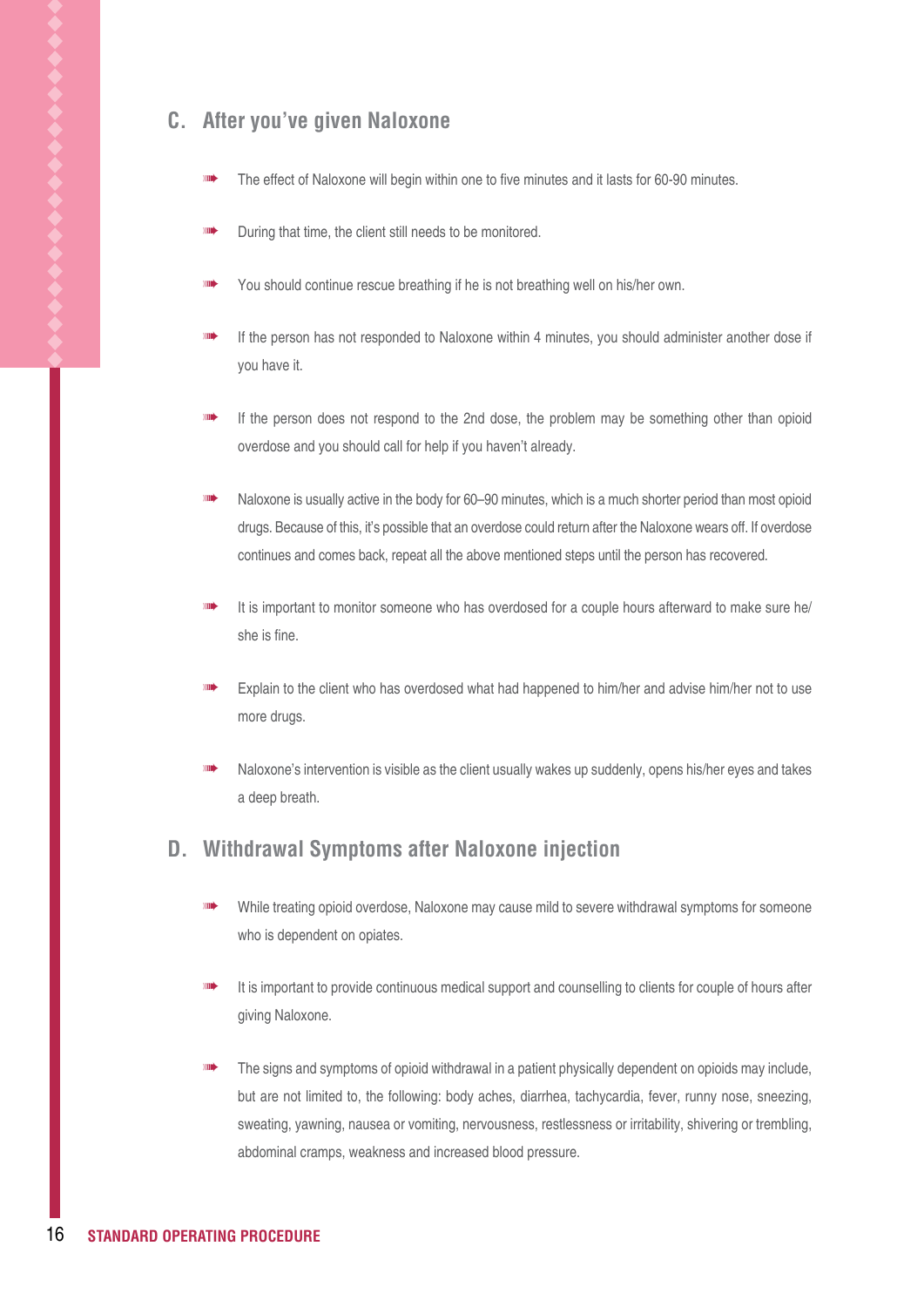### **E. Contraindications of Naloxone**

Naloxone injection is contraindicated in patients known to be hypersensitive to naloxone hydrochloride or any of the other ingredients contained in the formulation.

# **NALOXONE INJECTION – FACTS**

- **Naloxone is a safe, effective antidote to opioid overdose. It has no effect on** non-opioid drugs (like Vint, Valium, LSD, etc).
- Naloxone has no potential for abuse and has been included in the WHO Model List of Essential Medicines for many years.
- It can be given by intramuscular injection and subcutaneously in case Intravenous injections are not feasible. It is best to inject in the upper arm or thigh.
- A normal dose is 1 to 2 ml (0.4 to 2 mg); it is safe to give more, or to repeat dose if the first doesn't work. Up to 10 mg of Naloxone can be given.
- Naloxone may cause withdrawal feelings, especially at higher doses or if given intravenously.
- It takes one to five minutes to act, and lasts for 60-90 minutes; it's possible for overdose to return because Naloxone wears off faster than heroin and other opiates.
- It is important to continue supporting the person for a couple of hours following overdose.
- Naloxone will not cause any harm if injected to a person who is not having an overdose.
- Naloxone should be stored at room temperature and should be kept away from light.
- Naloxone has a limited "shelf life." Trained responders need to be aware of the expiry date stamped on the box and to obtain replacement of Naloxone before that date.
- In many countries Naloxone is considered under the law as first aid or emergency.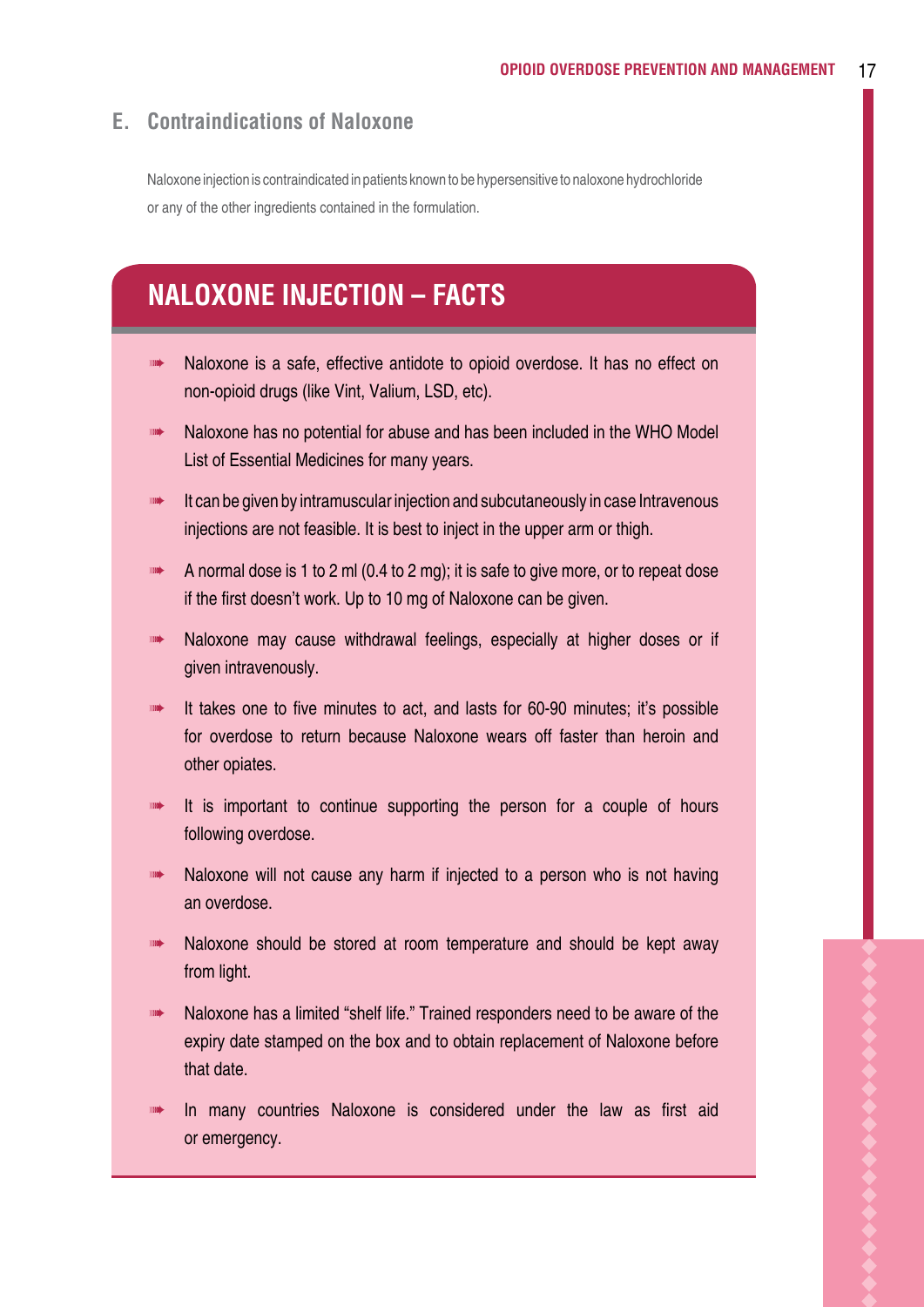# **7. Recovery Counselling**

fter the client has fully recovered from an overdose he/she should be counselled to prevent further occurrence of overdose. Emphasis should be made on the following issues:

- The client should be made aware of the risk factors of overdose, signs/symptoms of overdose and the emergency measures to be taken during overdose.
- The client should be offered other drug treatment options such as Opioid Substitution Therapy (OST).
- The client should be warned that there is further chance of overdose if he does not practice safe injecting methods.

# **8. Operational issues**

**Every staff of the IDU TI should play an important role in the prevention and management of overdose among** IDUs. The staff should be led by the project manager of the IDU TI. The following are some of the issues that should be borne in mind in the operationalisation of this process:

90 H

#### **• Preparing an 'Action Plan'**

The project manager along with the doctor and nurse should prepare a clear protocol, in case overdose is reported in the field. The protocol should include the following –

- Who should be contacted in case an overdose is reported
- Where will the client be referred to
- What are the basic steps to be followed in case of overdose
- Contact number of the ambulance services
- List of places where naloxone would be available

#### **• Information gathering**

For mounting an effective response, every IDU TI should have information on the nature and prevalence of overdose among the clients who receive services from their TI. For collecting this information, the outreach staff should regularly enquire with their clients and other stakeholders: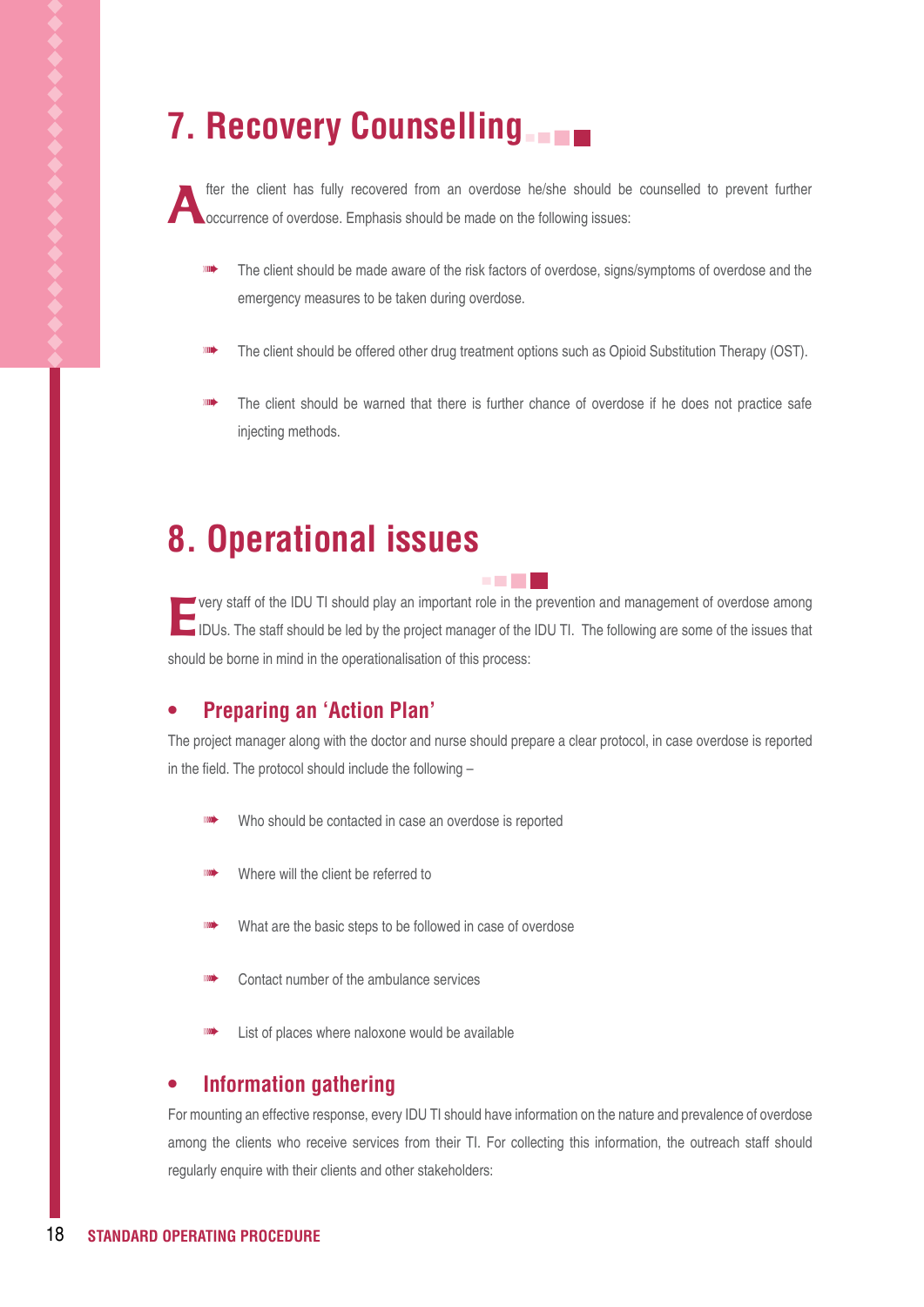- If they have experienced any incidence of overdose
- If they have witnessed any incidence of overdose
- Any factors which may make the clients vulnerable for overdose (such as change in the purity of the drugs being injected, any recent discharge from a treatment centre/prison, etc.)

The information thus collected, should be recorded by the outreach staff and discussed in the weekly review meeting. Finally, the project manager and/or the counsellor should review these incidents of overdose that have occurred in the past month as well as responses provided by the TI staffs in managing these overdose cases.

#### **• Training and capacity building**

Each and every staff of the IDU TI should receive training on the basics of overdose, including the risk factors; recognition of signs/symptoms of overdose; educating on prevention of overdose; and finally how to provide basic support during overdose. These trainings should ideally be led by the team of doctor and nurse of the IDU TI along with the project manager. These trainings should be repeated at periodic intervals. The project manager/counsellor should also conduct 'mock drills' on overdose management.

#### **• Educating the clients, family members and peers**

The IDU clients receiving services from the TI should be educated on the risk factors for occurrence of overdose, prevention of overdose and what to do in case of an overdose. These can be done in the field or in the DIC. The family members of the clients should also be educated on these aspects either through home visits or in a group meeting organised for the purpose in the DIC. The education sessions can be made lively through group discussions, audiovisual aids on overdose, and conducting practice sessions on recovery position, and other management steps.

#### **• Referral and linkage services**

The TI should have a linkage with the hospitals and dispensaries where the IDU client can be taken in case of an overdose. A mechanism of referral should be established for this purpose. The linkages should be established by conducting a networking meeting with the referral agency, led by the project manager and the doctor of the IDU TI. Support for providing services should be solicited in this networking meeting, and the details of the contact person should be collected. The networking meeting should be repeated periodically, as well as at times when there is a change in the administration of the referral agency.

Apart from hospitals, advocacy should also be carried out with the local police officials to ensure that IDUs and the outreach staff are able to access the services for overdose without fear of harassment.

#### **• Ensuring Naloxone availability**

The project manager of the IDU TI should advocate for the availability of the Naloxone injection at those places where the overdosed client is likely to be referred to. This should be done by conducting periodic meetings and review with the agencies where naloxone injections are available.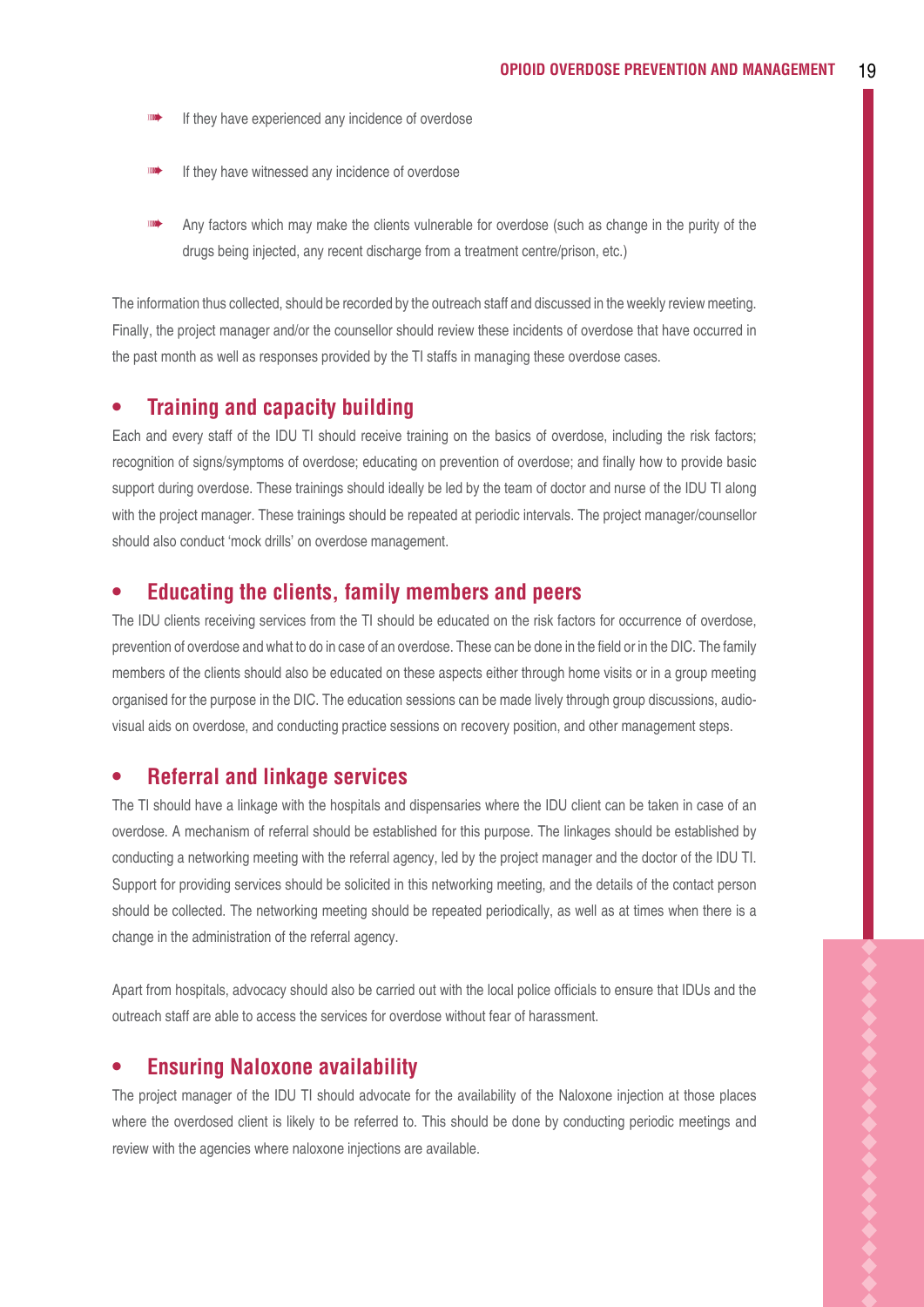# **9. Summary and conclusion**

pioid overdose is a common cause of death among injecting drug users. There are many factors which place an individual at risk of opioid overdose. Overdose can be managed in community as well as primary healthcare setting with minimal training and expertise. Naloxone injection can be used to treat opioid overdose. Educating the IDU clients, their family members and peers can easily prevent overdose and its associated harms, including death.